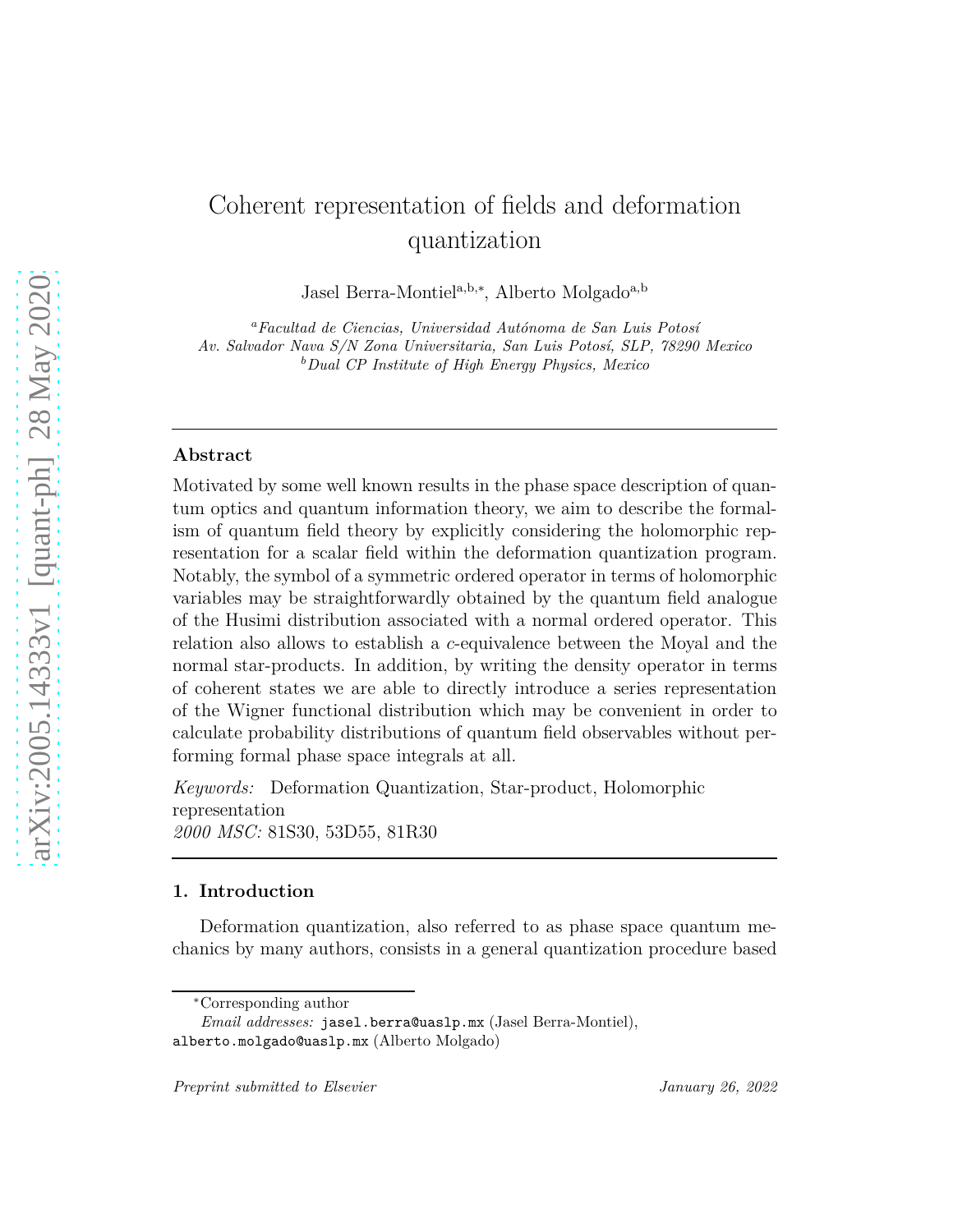on the idea that a quantum system is obtained by deforming both the geometrical and the algebraic structures of classical phase space [\[1](#page-14-0)], [\[2](#page-14-1)]. One of the main features of this approach lies in the primordial role acquired by the algebra of quantum observables which, from this perspective, is not given by a family of self-adjoint operators acting on a Hilbert space as in ordinary quantum mechanics, but instead these observables correspond to real or complex valued functions defined on the classical phase space, where the usual commutative point-wise product is replaced by an associative, noncommutative product, denoted as the star-product. Consequently, this starproduct induces a deformation of the Poisson bracket in such a way that all the information included on the commutators between self-adjoint operators is contained in the deformed algebraic classical structure. Considering that one may circumvent the use of operators as quantum observables, within the deformation quantization formalism an essential ingredient resides on the definition of the Wigner distribution [\[3\]](#page-14-2). This distribution corresponds to a phase space representation of the density matrix, and thus it contains all the information of the auto-correlation properties and the transition amplitudes associated to a given quantum mechanical system [\[4\]](#page-14-3). A prominent property of the Wigner distribution for a quantum system lies on the possibility to acquire negative values on particular regions of phase space and, therefore, it can not be merely interpreted as a probability density in the standard sense and, in consequence, it is usually referred to as a quasi-probability distribution in the literature. However, this seemingly odd feature impress the Wigner distribution with a relevant property since it allows to visualize the fact that quantum trajectories in phase space that correspond to regions with negative probability values may be useful to determine joint-correlation functions and entanglement properties within the quantum system [\[5](#page-15-0)].

The formalism of deformation quantization not only has provided important contributions in pure mathematics [\[6\]](#page-15-1), [\[7\]](#page-15-2), [\[8](#page-15-3)], [\[9](#page-15-4)], but it also has proved to be a reliable tool in the understanding of many physical quantum systems [\[4](#page-14-3)], [\[10](#page-15-5)], [\[11\]](#page-15-6), [\[12\]](#page-15-7), recently including the treatment of constrained systems [\[13\]](#page-15-8), and certain aspects on loop quantum cosmology and quantum gravity  $|14|, |15|.$ 

In this paper we propose to analyze the formalism of quantum field theory by means of coherent states as seen from the deformation quantization point of view. Motivated by the representation of quantum mechanics in phase space in terms of quasiprobability distributions, widely used in quantum optics and quantum information theory  $[16]$ ,  $[17]$ ,  $[18]$ , we address the con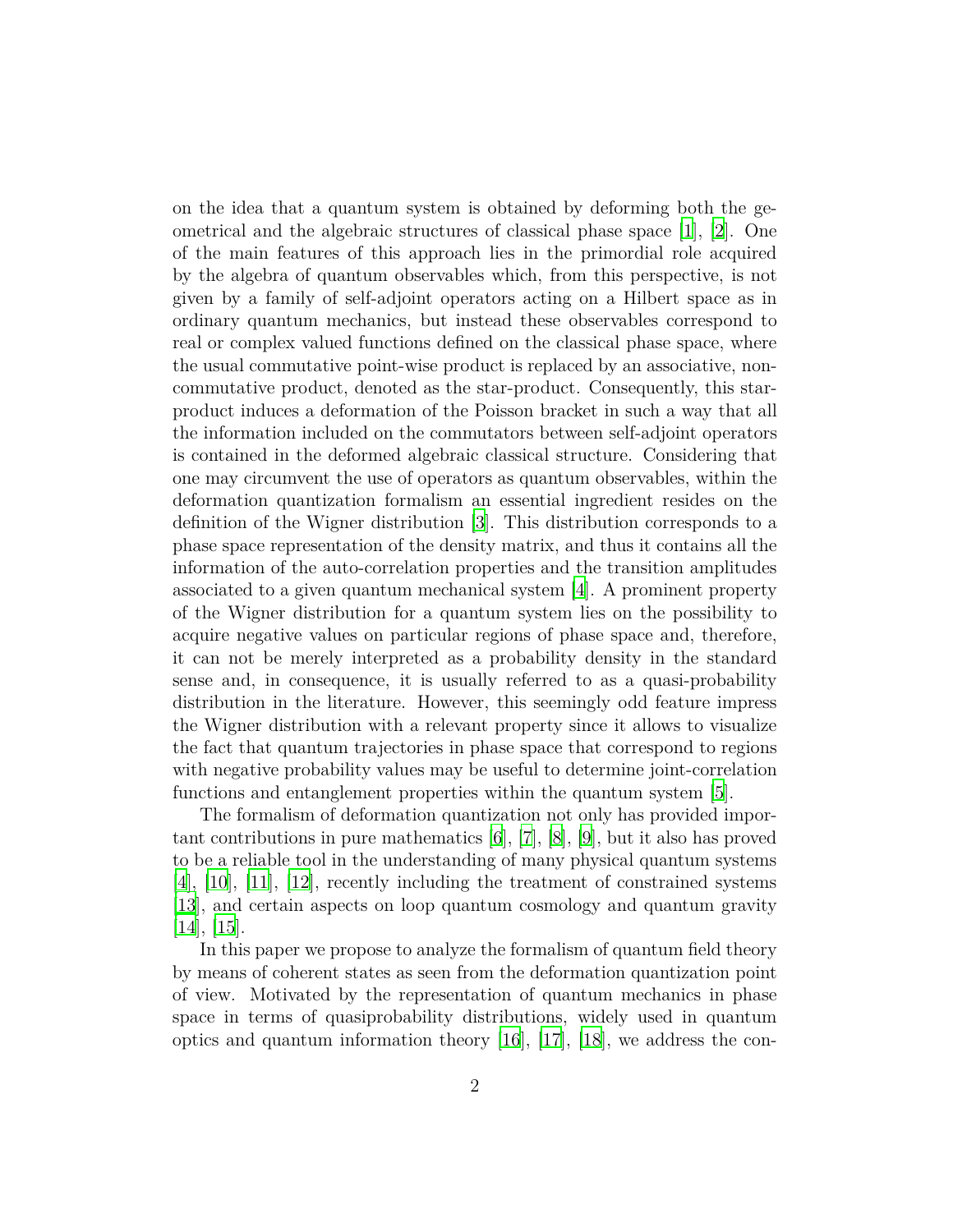struction of the quantum field analogues of the Weyl-Stratonovich quantizer, the Wigner functional, the star-product and the *s*-ordered symbols associated to quantum field operators by adopting the holomorphic representation, as first introduced by Cahill and Glauber in the context of standard quantum mechanics [\[16\]](#page-16-0). In particular, via the quantum field analogue of the Husimi distribution we obtain the Moyal and the normal star-products for a scalar field in terms of holomorphic variables [\[19](#page-16-3)]. Then, following some ideas formulated in [\[20](#page-16-4)], [\[21\]](#page-16-5), we provide a series representation of the Wigner functional with respect to the Fock basis and coherent states.

This paper is organized as follows, in section 2, we briefly introduce the basic ideas of the deformation quantization scheme applied to fields and we obtain its holomorphic representation. In section 3, the coherent representation, the star products and the quantum field counterparts of the Wigner and Husimi distributions are obtained. Then, by employing the coherent states, a series representation of the Wigner functional is reviewed. Finally, we introduce some concluding remarks in section 4.

## **2. Deformation quantization of fields**

In this section we briefly review the Wigner-Weyl quantization scheme for fields. We will closely follow the description of the formalism as described in [\[11\]](#page-15-6) and [\[15\]](#page-15-10). For simplicity, we will focus on the real scalar field, nevertheless a generalization to other fields follows straightforwardly. In order to get a full perspective on the deformation quantization program we refer the reader to the more detailed reviews [\[22](#page-16-6)], [\[23](#page-16-7)], [\[24\]](#page-16-8).

## *2.1. The Wigner-Weyl-Stratonovich quantization*

Consider a real scalar field  $\varphi$  defined on a four dimensional background Minkowski spacetime  $\mathcal{M}$ . Let us perform a  $3+1$  decomposition of the spacetime M in the form  $\mathcal{M} = \Sigma \times \mathbb{R}$ , for any Cauchy surface  $\Sigma$ , which at the present case of study may be thought of as topologically equivalent to  $\mathbb{R}^3$ . The spacetime manifold M is endowed with local coordinates  $(x, t) \in \mathbb{R}^3 \times \mathbb{R}$ and a metric  $\eta = diag(+1, +1, +1, -1)$ . In what follows, we deal with fields evaluated at the instant  $t = 0$ , and we write  $\varphi(x, 0) := \varphi(x)$ , and  $\varpi(x,0) := \varpi(x)$ , where  $\varpi(x)$  stands for the canonical conjugate momentum associated to the field  $\varphi(x)$ . Consequently, the phase space of the theory is locally written through coordinates  $\Gamma = (\varphi, \varpi)$ , which in turn can be related to initial data on a Cauchy surface  $\Sigma$ .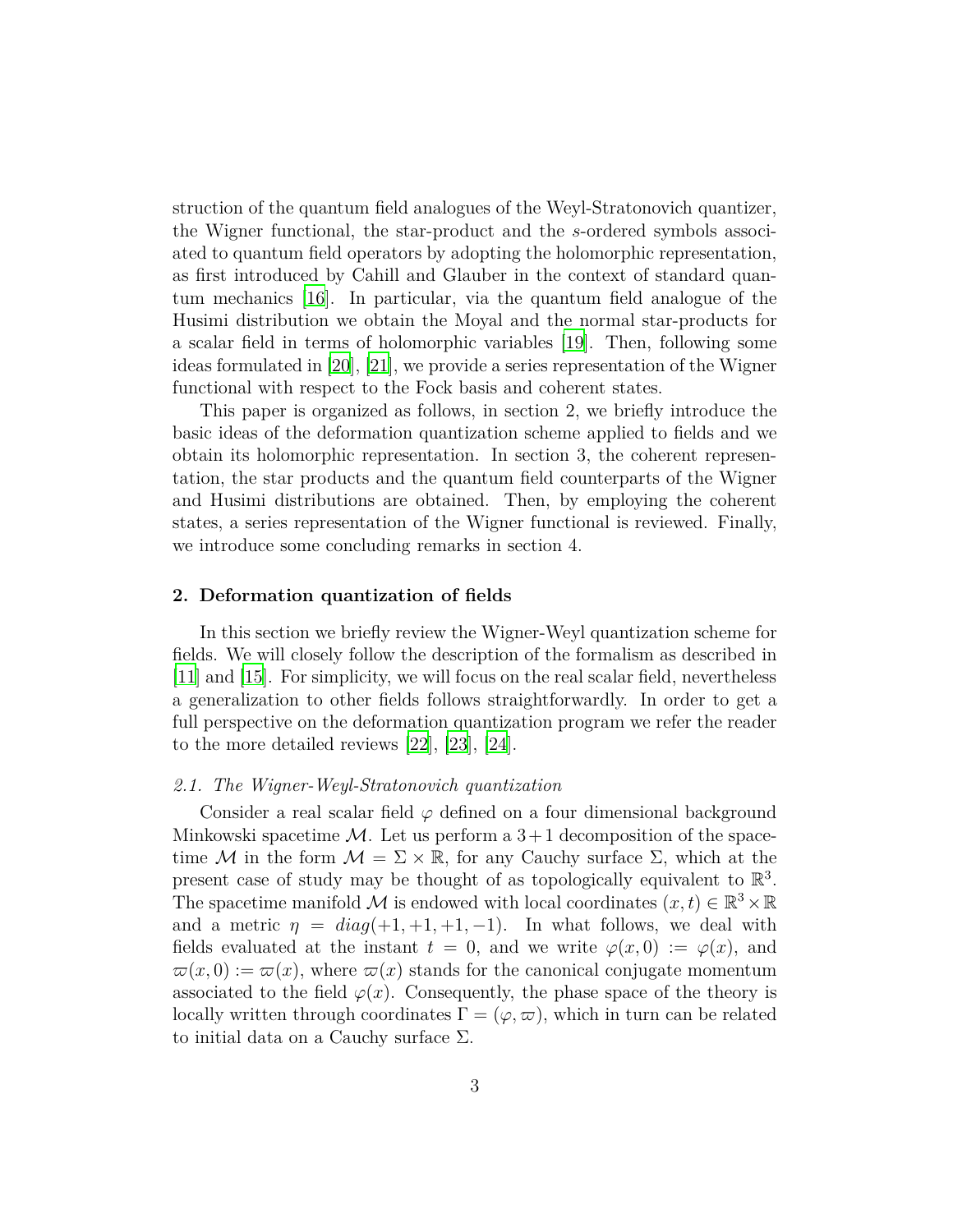By analogy to quantum mechanics, in order to define the Weyl quantization rule [\[25\]](#page-16-9), i.e., a one to one mapping from the set of classical observables to the set of quantum observables, usually given by self-adjoint operators defined on a Hilbert space, we need to provide a quantization map such that it takes the Poisson brackets

<span id="page-3-2"></span>
$$
\begin{aligned}\n\{\varphi(x), \varpi(y)\} &= \delta(x - y), \\
\{\varphi(x), \varphi(y)\} &= \{\varpi(x), \varpi(y)\} = 0,\n\end{aligned} \tag{1}
$$

to the commutator of operators (in natural units where  $\hbar = 1$ )

$$
[\hat{\varphi}(x), \hat{\varpi}(y)] \Psi = i\delta(x - y)\Psi,
$$
  

$$
[\hat{\varphi}(x), \hat{\varphi}(y)] \Psi = [\hat{\varpi}(x), \hat{\varpi}(y)] \Psi = 0,
$$
 (2)

where the vector state  $\Psi[\varphi]$  is given by a functional of the field  $\varphi \in \mathcal{S}'(\mathbb{R}^3)$ , where  $\mathcal{S}'(\mathbb{R}^3)$  stands for the Schwartz space of tempered distributions, that is, the space of continuous linear functionals on the space of rapidly decreasing smooth test functions  $\mathcal{S}(\mathbb{R}^3)$ . To be more precise, the state  $\Psi$  belongs to the Hilbert space  $\mathcal{H} = L^2(\mathcal{S}'(\mathbb{R}^3), d\mu)$ . Here  $d\mu$  is given by the formal measure  $\mathcal{D}\varphi := \prod_{x \in \mathbb{R}^3} d\varphi(x)$ , which denotes a uniform Lebesgue measure on the configuration space [\[26](#page-16-10)]. Although, it is known that in an infinite dimensional vector space a translational invariant measure cannot be properly defined, other measures such as Gaussian measures of mean zero, can be used in order to construct different representations of the Hilbert space  $\mathcal{H}$  by employing proper probability measures, as shown in [\[15](#page-15-10)], [\[27](#page-16-11)], [\[28\]](#page-16-12),.

The Weyl-Stratonovich quantization,  $W: L^2(\Gamma) \to \mathcal{L}(\mathcal{H})$ , is defined as the linear map from the space of functionals on the phase space  $\Gamma$ , to the linear operators acting on the Hilbert space  $\mathcal{H}$  [\[11](#page-15-6)], [\[29\]](#page-17-0), by

$$
\hat{F}\Psi := W(F[\varphi,\varpi])\Psi = \int \mathcal{D}\varphi \mathcal{D}\left(\frac{\varpi}{2\pi}\right) F[\varphi,\varpi] \hat{\Omega}[\varphi,\varpi]\Psi, \tag{3}
$$

where the operator  $\hat{\Omega}$  is given by

<span id="page-3-1"></span><span id="page-3-0"></span>
$$
\hat{\Omega}[\varphi,\varpi] = \int \mathcal{D}\left(\frac{\lambda}{2\pi}\right) \mathcal{D}\mu \ e^{-i\varphi(\lambda) + i\hat{\varphi}(\lambda) - i\varpi(\mu) + i\hat{\varpi}(\mu)},\tag{4}
$$

and we have introduced the notation

$$
\varphi(\lambda) := \int_{\mathbb{R}^3} dx \, \varphi(x) \lambda(x) \, , \quad \text{and} \quad \hat{\varphi}(\lambda) := \int_{\mathbb{R}^3} dx \, \hat{\varphi}(x) \lambda(x) \, , \tag{5}
$$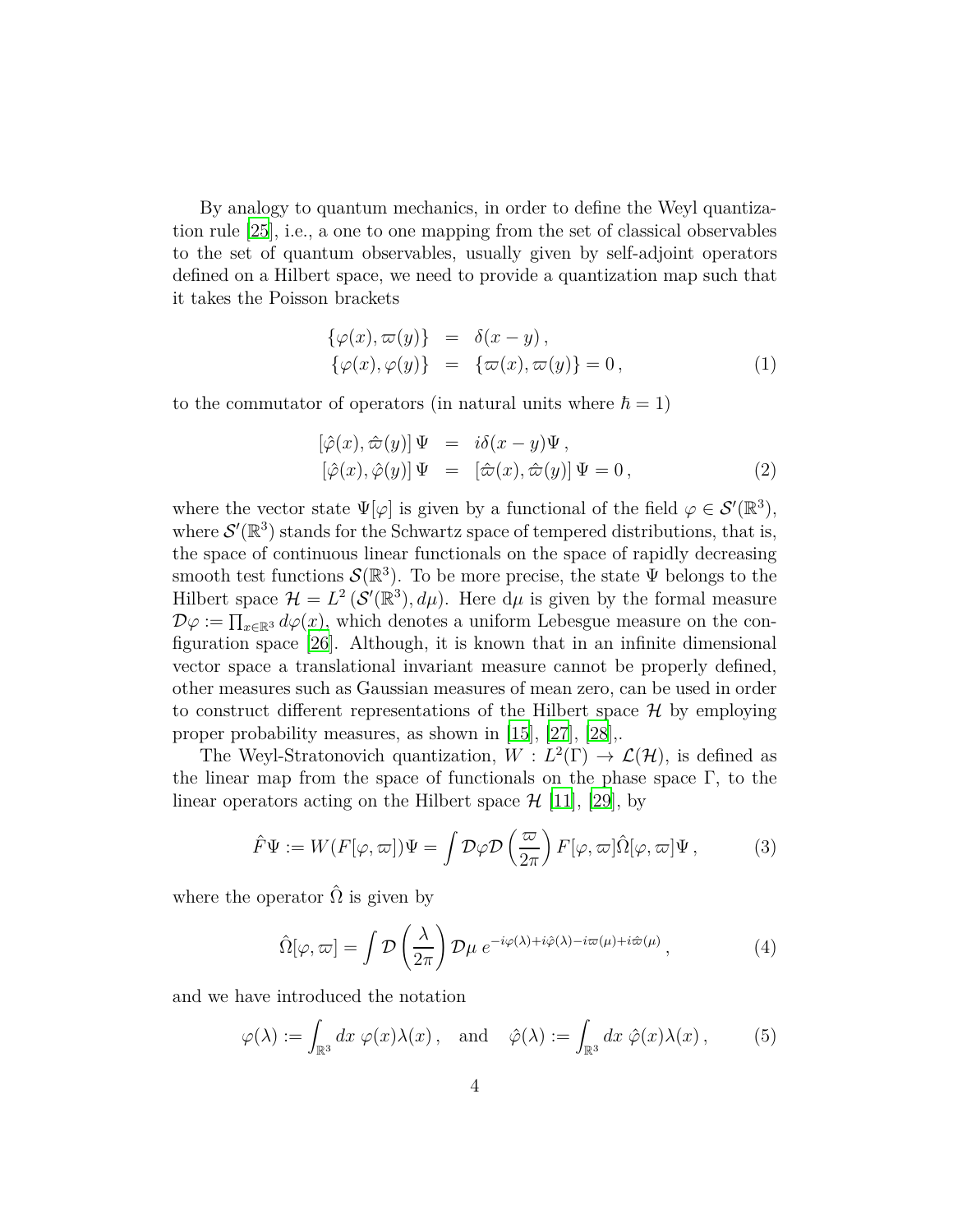for all  $\lambda, \mu \in \mathcal{S}(\mathbb{R}^3)$ , and we have used similar expressions to denote the other terms appearing in the definition of  $\hat{\Omega}[\varphi,\varpi]$ . The operator  $\hat{\Omega}$  represented in [\(4\)](#page-3-0) corresponds to the quantum field analogue of the Weyl-Stratonovich quantizer, and as we shall see, its inverse allows us to define an associative and noncommutative product, the so called star-product, which proves to be one of the fundamental algebraic structures within the deformation quantization scheme. Employing the relations  $\int \mathcal{D}\varphi |\varphi\rangle \langle \varphi | = \hat{1}$  and  $\int \mathcal{D} \left( \frac{\varpi}{2\pi} \right)$  $\left(\frac{\varpi}{2\pi}\right)\left|\varpi\right\rangle\left\langle\varpi\right|=\hat{1},$ where  $|\varphi\rangle$  and  $|\varpi\rangle$  stand for vector eigenstates of the operators  $\hat{\varphi}$  and  $\hat{\varpi}$ , respectively, the Weyl-Stratonovich operator satisfy the following properties

<span id="page-4-0"></span>
$$
\hat{\Omega}^{\dagger}[\varphi,\varpi] = \hat{\Omega}[\varphi,\varpi], \qquad (6)
$$

$$
\operatorname{tr}\left\{\hat{\Omega}^{\dagger}[\varphi,\varpi]\right\} = 1,\tag{7}
$$

$$
\operatorname{tr}\left\{\hat{\Omega}[\varphi,\varpi]\hat{\Omega}[\varphi',\varpi']\right\} \;\; = \;\; \delta(\varphi-\varphi')\delta\left(\frac{\varpi-\varpi'}{2\pi}\right) \, . \tag{8}
$$

By multiplying the expression [\(3\)](#page-3-1) by the operator  $\hat{\Omega}$  and taking the trace on both sides, using property [\(8\)](#page-4-0), one obtains that the phase space function associated to the operator  $\hat{F}$  reads

$$
F[\varphi,\varpi] := W^{-1}(\hat{F}) = \text{tr}\left\{\hat{\Omega}[\varphi,\varpi]\hat{F}\right\}.
$$
 (9)

This map, also known as the Wigner map, corresponds to the inverse relation of the Weyl-Stratonovich quantizer and it associates quantum operators to real functions or symbols, following the standard terminology in harmonic analysis [\[30\]](#page-17-1). The symbols determine an associative algebra endowed with a noncommutative product denominated as the Moyal star-product in field theory, given by

<span id="page-4-2"></span><span id="page-4-1"></span>
$$
(F_1 \star F_2)[\varphi, \varpi] := W^{-1}(\hat{F}_1 \hat{F}_2) = \text{tr}\left\{\hat{\Omega}[\varphi, \varpi] \hat{F}_1 \hat{F}_2\right\}.
$$
 (10)

By substituting the expression [\(3\)](#page-3-1) into [\(10\)](#page-4-1) and using the expansion of the functionals  $F_1$  and  $F_2$  in Taylor series we obtain (we encourage the reader to see [\[11\]](#page-15-6), [\[31](#page-17-2)] for detailed calculations)

$$
F_1[\varphi,\varpi] \exp\left\{\frac{i}{2} \int_{\mathbb{R}^3} dx \left(\frac{\overleftarrow{\delta}}{\delta \varphi(x)} \frac{\overrightarrow{\delta}}{\delta \varpi(x)} - \frac{\overleftarrow{\delta}}{\delta \varpi(x)} \frac{\overrightarrow{\delta}}{\delta \varphi(x)}\right)\right\} F_2[\varphi,\varpi] \quad . \quad (11)
$$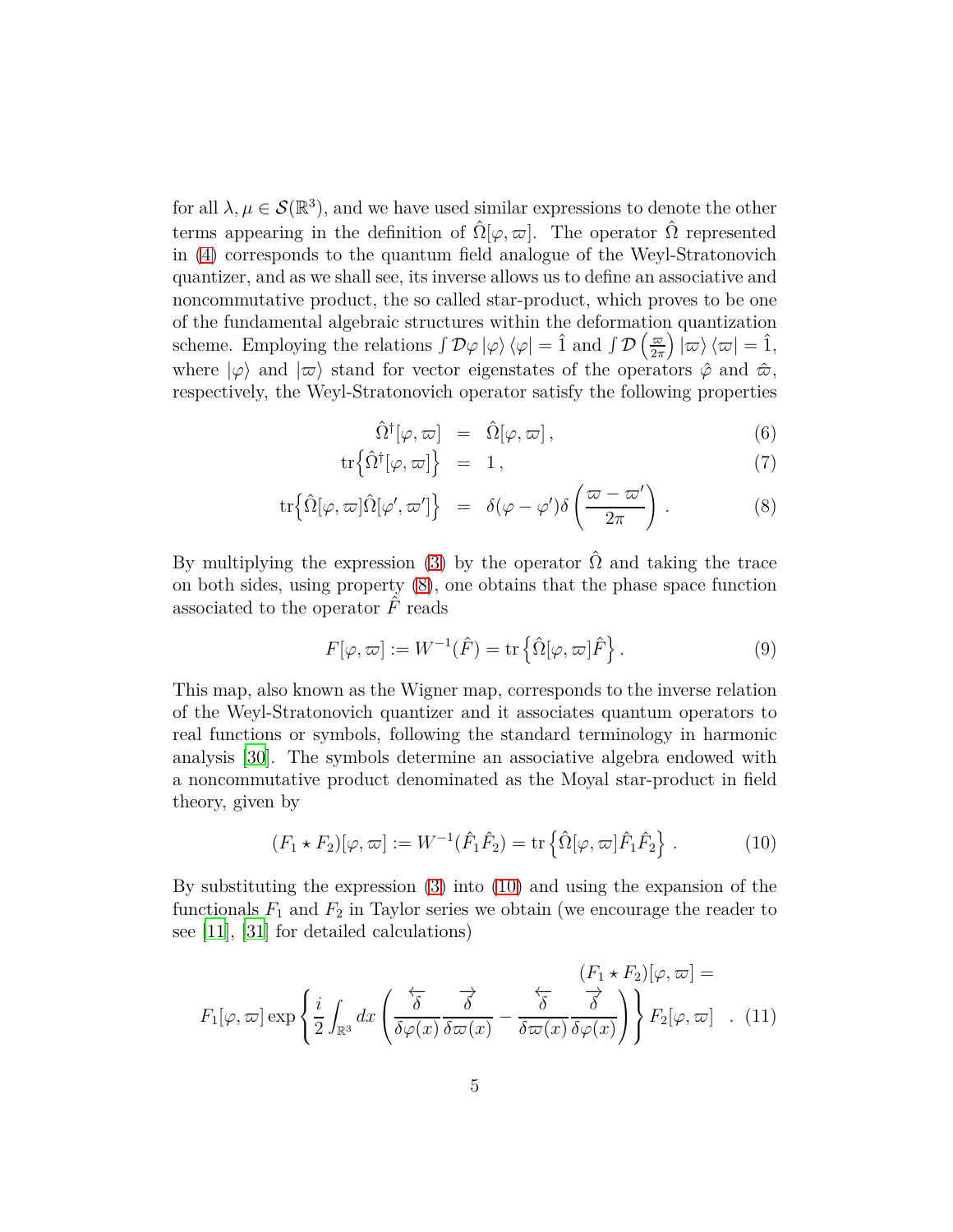Finally, let  $\hat{\rho} = |\Psi\rangle \langle \Psi|$  be the density operator of a quantum state  $\Psi \in \mathcal{H}$ , the symbol  $\rho[\varphi,\varpi]$  corresponding to the operator  $\hat{\rho}$  reads

<span id="page-5-3"></span>
$$
\rho[\varphi,\varpi] = \text{tr}\left\{\hat{\Omega}[\varphi,\varpi]\hat{\rho}\right\} = \int \mathcal{D}\left(\frac{\mu}{2\pi}\right) e^{-i\varpi(\mu)} \Psi^* \left[\varphi - \frac{\mu}{2}\right] \Psi \left[\varphi + \frac{\mu}{2}\right]. \quad (12)
$$

This functional is the quantum field analogue of the Wigner distribution associated to the Hilbert space  $\mathcal H$  in quantum mechanics. As mentioned before, a distinguished property for the Wigner distribution lies on the possibility to acquire negative values on some regions of phase space, therefore, it can not be interpreted merely as a probability distribution, and thus it is usually referred to as a quasi-probability distribution. This particularity endows the Wigner distribution with the quality of being an excellent candidate to characterize the quantum properties of a system, not only as it contains the information of the density matrix, but also as negative contributions to the Wigner function may be interpreted as non classical interferences, despite the fact that not all quantum states introduce negative contributions to the Wigner distribution [\[4](#page-14-3)].

## *2.2. The Bargamnn-Fock representation*

In order to obtain the Bargmann-Fock representation (also known as the holomorphic representation), let us consider the expansion of the fields  $\varphi$  and  $\bar{\varpi}$  in terms of an infinite set of harmonic oscillators

<span id="page-5-0"></span>
$$
\varphi(x,t) = \frac{1}{(2\pi)^{3/2}} \int_{\mathbb{R}^3} dk \left(\frac{1}{2\omega(k)}\right)^{1/2} \left(a(k,t)e^{ikx} + a^*(k,t)e^{-ikx}\right),\tag{13}
$$

$$
\varpi(x,t) = \frac{1}{(2\pi)^{3/2}} \int_{\mathbb{R}^3} dk \left(\frac{\omega(k)}{2}\right)^{1/2} i \left(a^*(k,t)e^{-ikx} - a(k,t)e^{ikx}\right), \quad (14)
$$

where  $\omega(k) = \sqrt{k^2 + m^2}$ ,  $a(k, t) = a(k)e^{-i\omega(k)t}$  and  $kx := \sum_{i=1}^3 k_i x_i$ , with  $i = 1, 2, 3$ . From expressions [\(13\)](#page-5-0) and [\(14\)](#page-5-0) we may obtain

$$
a(k,t) = \frac{1}{(2\pi)^{3/2}(2\omega(k))^{1/2}} \int dx \, e^{-ikx} \left(\omega(k)\varphi(x,t) + i\varpi(x,t)\right) \,, \tag{15}
$$

and its complex conjugate,  $a^*(k, t)$ . By using the Poisson bracket relations [\(1\)](#page-3-2), we can observe that  $a(k, t)$  and  $a^*(k, t)$  satisfy the Poisson algebra

<span id="page-5-2"></span><span id="page-5-1"></span>
$$
\{a(k,t), a^*(k',t)\} = -i\delta(k-k'), \qquad (16)
$$

$$
\{a(k,t), a(k',t)\} = \{a^*(k,t), a^*(k',t)\} = 0.
$$
 (17)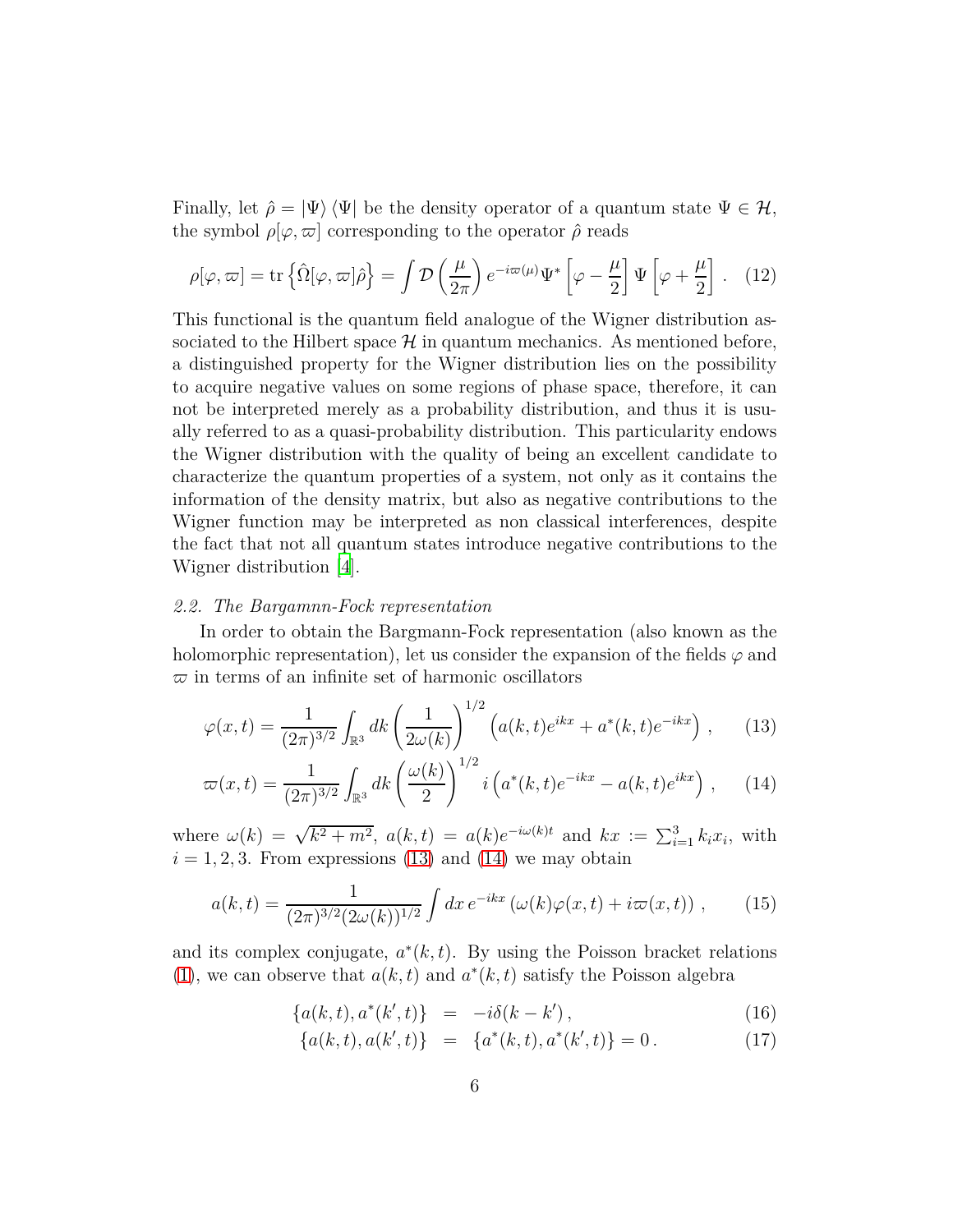In order to compute the Weyl-Stratonovich quantizer in terms of the holomorphic variables  $a(k, t)$  and  $a^*(k, t)$ , let us introduce the following canonical variables [\[32](#page-17-3)]

<span id="page-6-0"></span>
$$
Q(k,t) = \left(\frac{1}{2\omega(k)}\right)^{1/2} \left(a(k,t) + a^*(k,t)\right),\tag{18}
$$

$$
P(k,t) = i \left(\frac{\omega(k)}{2}\right)^{1/2} (a^*(k,t) - a(k,t)) . \tag{19}
$$

From the Poisson algebra given in [\(16\)](#page-5-1) and [\(17\)](#page-5-1), and the definition of the variables [\(18\)](#page-6-0) and [\(19\)](#page-6-0), one can derive the Poisson relations

<span id="page-6-1"></span>
$$
\{Q(k,t), P(k',t)\} = \delta(k-k'), \qquad (20)
$$

$$
\{Q(k,t), Q(k',t)\} = \{P(k,t), P(k',t)\} = 0.
$$
 (21)

Further, whenever we insert the holomorphic variables [\(15\)](#page-5-2) into equations [\(18\)](#page-6-0) and [\(19\)](#page-6-0) we get

<span id="page-6-2"></span>
$$
Q(k,t) = \frac{1}{(2\pi)^{3/2}\omega(k)} \int_{\mathbb{R}^3} dx \left(\varpi(x,t)\sin(kx) + \omega(k)\varphi(x,t)\cos(kx)\right),
$$
  
\n
$$
P(k,t) = \frac{1}{(2\pi)^{3/2}} \int_{\mathbb{R}^3} dx \left(\varpi(x,t)\cos(kx) - \omega(k)\varphi(x,t)\sin(kx)\right).
$$
 (22)

Then, it is evident from the algebraic relations  $(20)$ ,  $(21)$  and  $(22)$  that  $Q(k, t)$  and  $P(k, t)$  defines a linear canonical transformation. This means, that instead of using the field variables  $\varphi(x)$  and  $\varpi(x)$ , it should be possible to write the Weyl-Stratonovich quantizer in terms of  $Q(k, t)$  and  $P(k, t)$ . With the computation of the canonical variables  $Q(k, t)$  and  $P(k, t)$  in hand, we can rewrite the Weyl-Stratonovich map in the following form (see [\[11\]](#page-15-6) for further details)

<span id="page-6-3"></span>
$$
\hat{\Omega}[Q, P] = \hat{\Omega}[\varphi[Q, P], \varpi[Q, P]] = \int \mathcal{D}\left(\frac{\lambda}{2\pi}\right) \mathcal{D}\mu \, e^{-iQ(\lambda) - iP(\mu) + i\hat{Q}(\lambda) + \hat{P}(\mu)},\tag{23}
$$

where we have used the notation

$$
Q(\lambda) = \int_{\mathbb{R}^3} dk \ Q(k)\lambda(k) \,, \text{ and } \hat{Q}(\lambda) = \int_{\mathbb{R}^3} dk \ \hat{Q}(k)\lambda(k) \,, \tag{24}
$$

for all  $\lambda, \mu \in \mathcal{S}(\mathbb{R}^3)$ , and similar expressions to denote the other terms appearing in the definition of  $\hat{\Omega}[Q, P]$ . The field operators  $\hat{Q}$  and  $\hat{P}$  satisfy the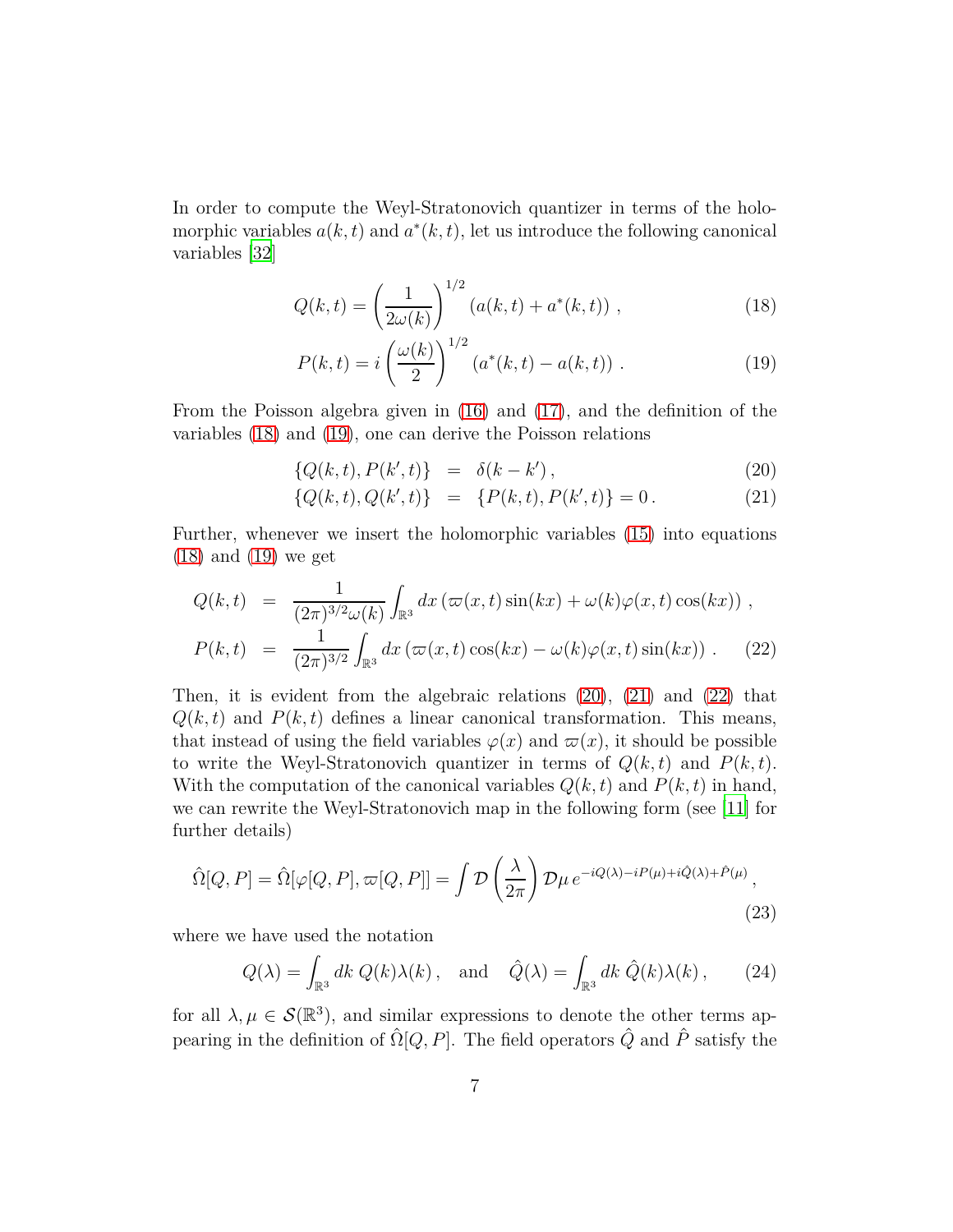relations  $\hat{Q}(k)|Q\rangle = Q(k)|Q\rangle$ ,  $\hat{P}(k)|P\rangle = P(k)|P\rangle$ , where  $|Q\rangle$  and  $|P\rangle$  stand for their corresponding eigenvectors fulfilling the properties  $\int DQ |Q\rangle \langle Q| = \hat{1}$ and  $\int \mathcal{D} \left( \frac{F}{2\pi} \right)$  $\left(\frac{P}{2\pi}\right)|P\rangle\langle P| = \hat{1}$ , respectively. Consequently, it can be shown that the Moyal star-product can be written as (see [\[11\]](#page-15-6) for more details)

$$
(F_1 \star F_2)[Q, P] = \text{tr}\left\{\hat{\Omega}[Q, P]\hat{F}_1\hat{F}_2\right\} =
$$

$$
F_1[Q, P] \exp\left\{\frac{i}{2} \int_{\mathbb{R}^3} dk \left(\frac{\overleftarrow{\delta}}{\delta Q} \frac{\overrightarrow{\delta}}{\delta P(k)} - \frac{\overleftarrow{\delta}}{\delta P(k)} \frac{\overrightarrow{\delta}}{\delta Q(k)}\right)\right\} F_2[Q, P].
$$
 (25)

Finally, it is possible, using the formalism in terms of the  $Q(k)$  and  $P(k)$ variables to express the symbol of the density operator  $\hat{\rho} = |\Psi\rangle \langle \Psi|$  as

$$
\rho[Q, P] = \text{tr}\left\{\hat{\Omega}[Q, P]\hat{\rho}\right\} = \int \mathcal{D}\left(\frac{\mu}{2\pi}\right) e^{-iP(\mu)} \Psi^* \left[Q - \frac{\mu}{2}\right] \Psi \left[Q + \frac{\mu}{2}\right]. \tag{26}
$$

In the next section we will find that, by making use of coherent states, the Weyl-Stratonovich quantizer and the Wigner functional written in terms of holomorphic variables will allow us to compute the quantum field analogue of the *s*-ordered symbols introduced within the context of quantum mechanics by Cahill and Glauber in [\[16\]](#page-16-0) with the aim to study different orderings in comparison to the Weyl-Wigner symmetric ordering of operators and their corresponding star-products.

#### **3. Coherent representation and deformation quantization**

#### *3.1. Coherent representation and star products*

In order to construct coherent states in quantum field theory, i.e., the analogues of well-localized states of the harmonic oscillator with fluctuations similar as those for the vacuum state [\[33](#page-17-4)], let us assume a normalizable function  $\alpha(k) \in \mathcal{S}(\mathbb{R}^3)$ , and consider the state given by

<span id="page-7-0"></span>
$$
|\alpha\rangle = e^{\hat{a}^{\dagger}(\alpha) - \hat{a}(\alpha^{*})} |0\rangle =: \hat{D}(\alpha) |0\rangle , \qquad (27)
$$

where, as before, we have used the notation

$$
\hat{a}^{\dagger}(\alpha) = \int_{\mathbb{R}^3} dk \,\alpha(k)\hat{a}^{\dagger}(k) , \text{ and } \hat{a}(\alpha^*) = \int_{\mathbb{R}^3} dk \,\alpha^*(k)\hat{a}(k) , \qquad (28)
$$

and  $|0\rangle$  stands for the vacuum ground state defined through

<span id="page-7-1"></span>
$$
\hat{a}(k) |0\rangle = 0, \text{ and } \langle 0|0\rangle = 1, \qquad (29)
$$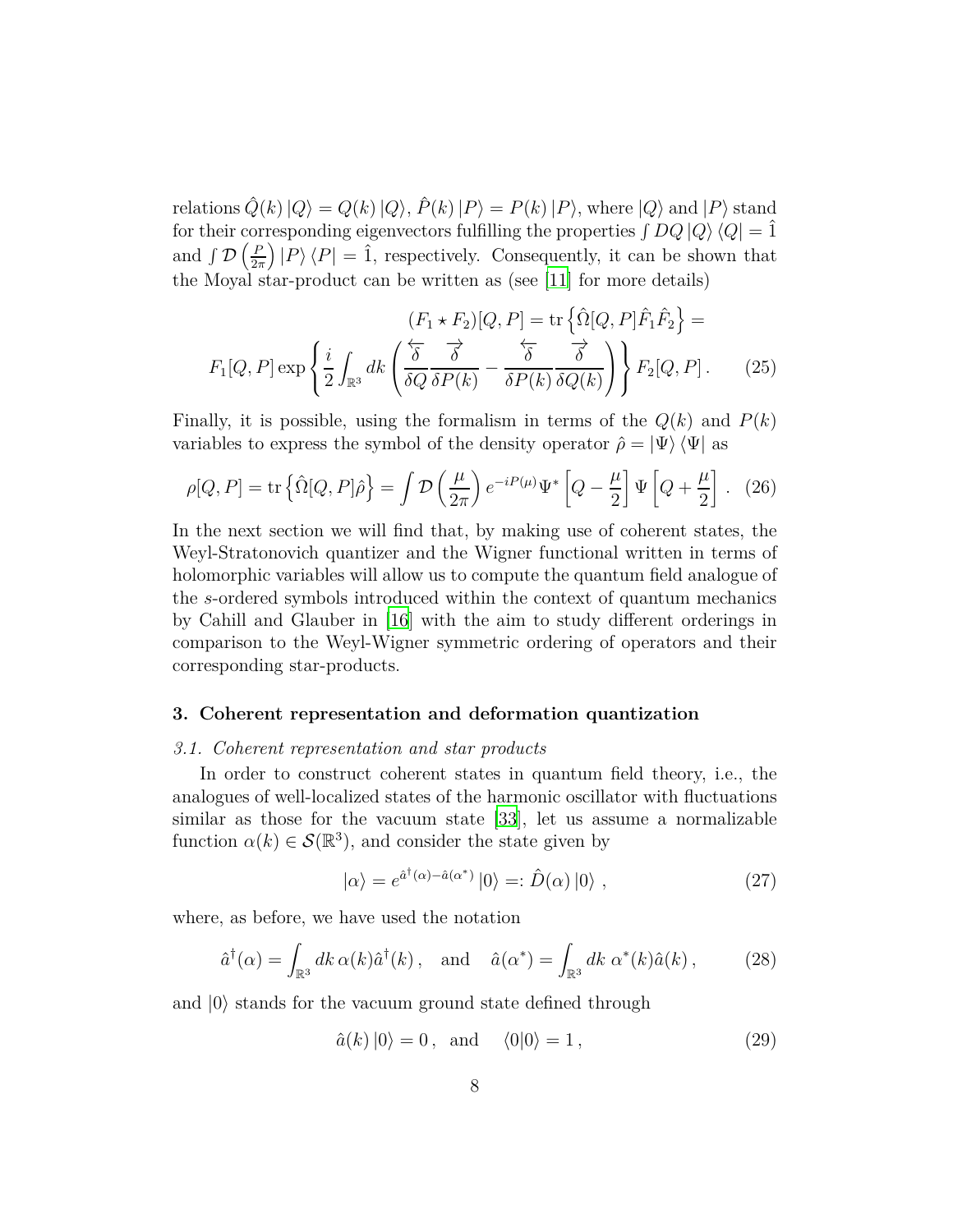for all  $k \in \mathbb{R}^3$ , and  $\hat{a}^{\dagger}(k)$ ,  $\hat{a}(k)$  denote the creation and annihilation operators for a given mode k, respectively. In the definition [\(27\)](#page-7-0), the operator  $\hat{D}(\alpha)$ corresponds to the field counterpart of the Glauber displacement operator [\[16\]](#page-16-0), and it satisfies the relation<sup>[1](#page-8-0)</sup>

$$
\hat{D}(\alpha)\hat{D}(\beta)|0\rangle = \hat{D}(\alpha)|\beta\rangle = e^{i\Im(\langle\beta,\alpha\rangle)}|\alpha+\beta\rangle , \qquad (30)
$$

where  $\langle \beta, \alpha \rangle$  represents the inner product in  $L^2(\mathbb{R}^3)$ 

<span id="page-8-3"></span>
$$
\langle \beta, \alpha \rangle = \int_{\mathbb{R}^3} dk \, \beta^*(k) \alpha(k) \,. \tag{31}
$$

Moreover, the coherent states satisfy the non-orthogonality relations

$$
\langle \beta | \alpha \rangle = e^{\frac{1}{2} (\langle \beta, \alpha \rangle - \langle \alpha, \beta \rangle)} e^{-\frac{1}{2} ||\beta - \alpha||^2}, \qquad (32)
$$

where  $||\beta-\alpha||^2$  denotes the norm induced by the inner product  $\langle \beta-\alpha, \beta-\alpha \rangle$ . Even though the coherent states are non-orthogonal, one may show that they fulfill the completeness relation [\[26\]](#page-16-10), [\[33\]](#page-17-4)

<span id="page-8-2"></span>
$$
\int \mathcal{D}^2 \left( \frac{\alpha}{\pi} \right) |\alpha\rangle \langle \alpha| = \hat{1}, \qquad (33)
$$

where the measure is explicitly written as  $\mathcal{D}^2\left(\frac{\alpha}{\pi}\right)$  $\left(\frac{\alpha}{\pi}\right) = \mathcal{D}\left(\frac{\Re(\alpha)}{\pi}\right)$  $\left(\frac{\alpha}{\pi}\right)$   $\mathcal{D}\left(\Im(\alpha)\right)$ , that is, it is a formal integral over the complex  $\alpha(k)$ -plane, for all  $k \in \mathbb{R}^3$ .

In order to write the Weyl-Stratonovich quantizer in terms of the coherent state formulation of fields, let us substitute equations [\(18\)](#page-6-0) and [\(19\)](#page-6-0) into the expression [\(23\)](#page-6-3), and by making a change of variables we find

<span id="page-8-1"></span>
$$
\hat{\Omega}[a, a^*] = \int \mathcal{D}^2 \left(\frac{\xi}{\pi^2}\right) e^{a(\xi^*) - a^*(\xi) + \hat{a}^\dagger(\xi) - \hat{a}(\xi^*)}
$$
\n
$$
= \int \mathcal{D}^2 \left(\frac{\xi}{\pi^2}\right) e^{a(\xi^*) - a^*(\xi)} \hat{D}(\xi) ,
$$
\n(34)

where the complex function  $\xi(k)$  is such that  $\Re(\xi)$ ,  $\Im(\xi) \in \mathcal{S}(\mathbb{R}^3)$ , and the formal measure is explicitly given by  $\mathcal{D}^2\left(\frac{\xi}{\pi^2}\right) = \mathcal{D}\left(\frac{\Re(\xi)}{\pi}\right)$  $\left(\frac{\pi}{\pi}\right)\mathcal{D}\left(\frac{\Im(\xi)}{\pi}\right)$  $\binom{(\xi)}{\pi}$ . It is evident now, that the operator  $\hat{\Omega}[a, a^*]$  defined in [\(34\)](#page-8-1) corresponds to the normalized

<span id="page-8-0"></span><sup>&</sup>lt;sup>1</sup>Throughout the paper, given any complex number *a*, we denote by  $\Re(a)$  and  $\Im(a)$  its real and imaginary parts, respectively.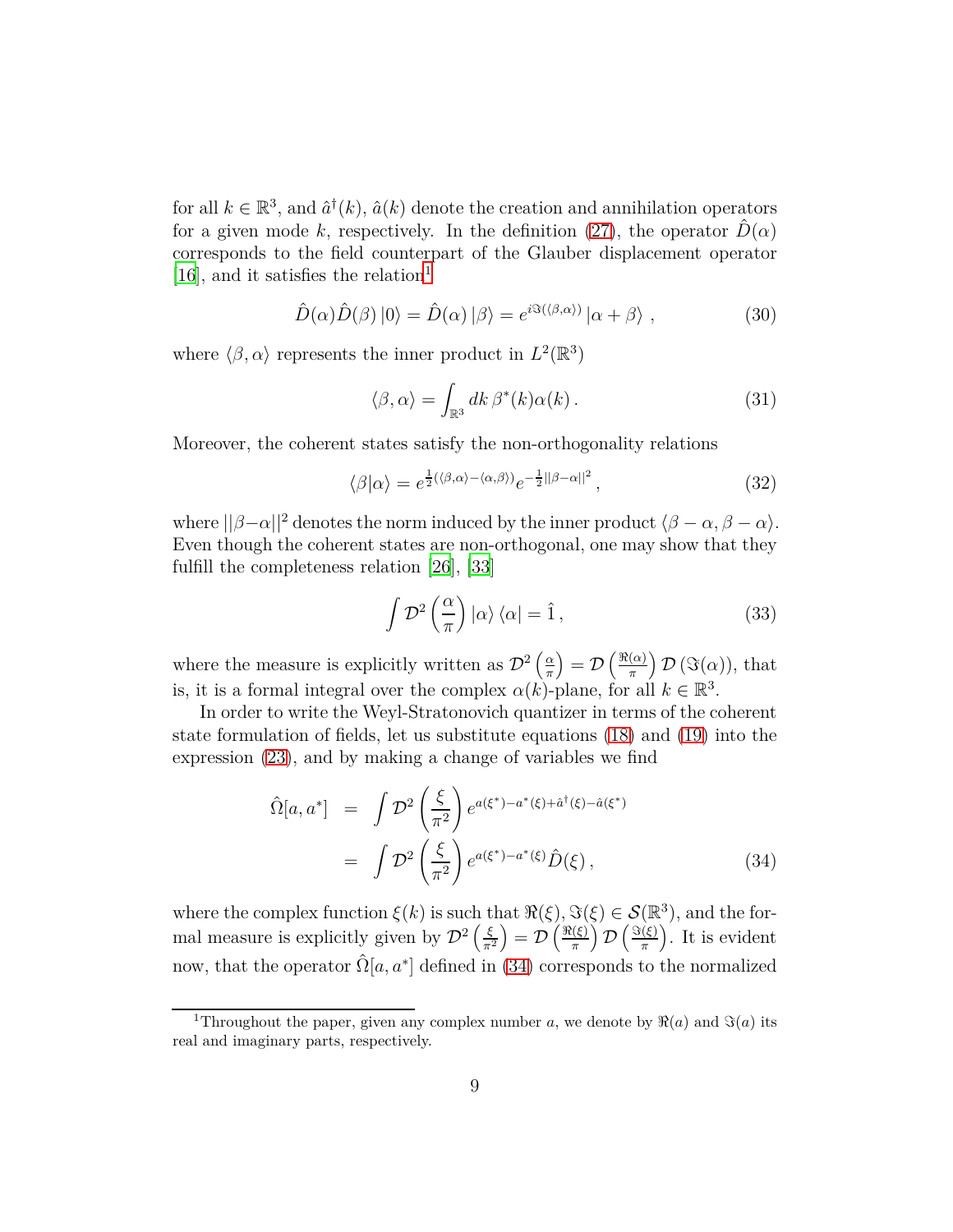quantum field analogue of the symmetric ordered Weyl-Stratonovich operator employed in quantum optics and quantum information [\[17](#page-16-1)], [\[18](#page-16-2)], [\[34](#page-17-5)]. By using some standard techniques on Gaussian functional integration [\[26\]](#page-16-10) and the completeness relation [\(33\)](#page-8-2), the operator  $\hat{\Omega}[a, a^*]$  satisfies  $\text{tr}\left\{\hat{\Omega}[a, a^*]\right\} = 1$ .

Now, with the Weyl-Stratonovich operator at hand, the symbol associated to an operator  $\hat{F}$  in terms of holomorphic variables is given by

$$
F[a, a^*] := W^{-1}[\hat{F}] = \text{tr}\left\{\hat{\Omega}[a, a^*]\hat{F}\right\}.
$$
 (35)

By using the Baker-Campbell-Hausdorff formula [\[35\]](#page-17-6) and the explicit expression for  $\hat{\Omega}[a, a^*]$  in [\(34\)](#page-8-1), we can write the symbol of an operator as

$$
F[a, a^*] = \int \mathcal{D}\left(\frac{\xi}{\pi^2}\right) e^{\langle \xi, a \rangle - \langle a, \xi \rangle + \frac{1}{2} ||\xi||^2} G(\xi), \qquad (36)
$$

where

<span id="page-9-0"></span>
$$
G(\xi) := \text{tr}\left\{\hat{D}(\xi)\hat{F}\right\}e^{-\frac{1}{2}||\xi||^2}.
$$
 (37)

From equation [\(36\)](#page-9-0), we note that the symbol associated to the operator  $\hat{F}$ , can be written as

$$
F[a, a^*] = \sum_{n=0}^{\infty} \frac{1}{2^n n!} \int \mathcal{D}\left(\frac{\xi}{\pi^2}\right) ||\xi||^{2n} e^{\langle \xi, a \rangle - \langle a, \xi \rangle} G(\xi).
$$
 (38)

To simplify this expression, we note that

<span id="page-9-1"></span>
$$
\int_{\mathbb{R}^3} dk \frac{\delta}{\delta a(k)} \frac{\delta}{\delta a^*(k)} e^{\langle \xi, a \rangle - \langle a, \xi \rangle} = -||\xi||^2 e^{\langle \xi, a \rangle - \langle a, \xi \rangle}, \tag{39}
$$

then, the symbol  $F[a, a^*]$  reads

$$
F[a, a^*] = \exp\left\{-\frac{1}{2} \int_{\mathbb{R}^3} dk \frac{\delta}{\delta a(k)} \frac{\delta}{\delta a^*(k)}\right\} \int \mathcal{D}\left(\frac{\xi}{\pi^2}\right) e^{\langle \xi, a \rangle - \langle a, \xi \rangle} G(\xi). \tag{40}
$$

From this last identity we realize, by comparing with the *s*-parametrized quasiprobability distributions in quantum mechanics [\[16\]](#page-16-0), [\[21](#page-16-5)], that *F*[*a, a*<sup>∗</sup> ] is related to the symbol associated to the quantum field analogue of the Husimi *Q*-representation of a normal ordered operator given by

$$
F^{(N)}[a, a^*] := Q^{-1}[\hat{F}] = \int \mathcal{D}\left(\frac{\xi}{\pi^2}\right) e^{\langle \xi, a \rangle - \langle a, \xi \rangle} G(\xi).
$$
 (41)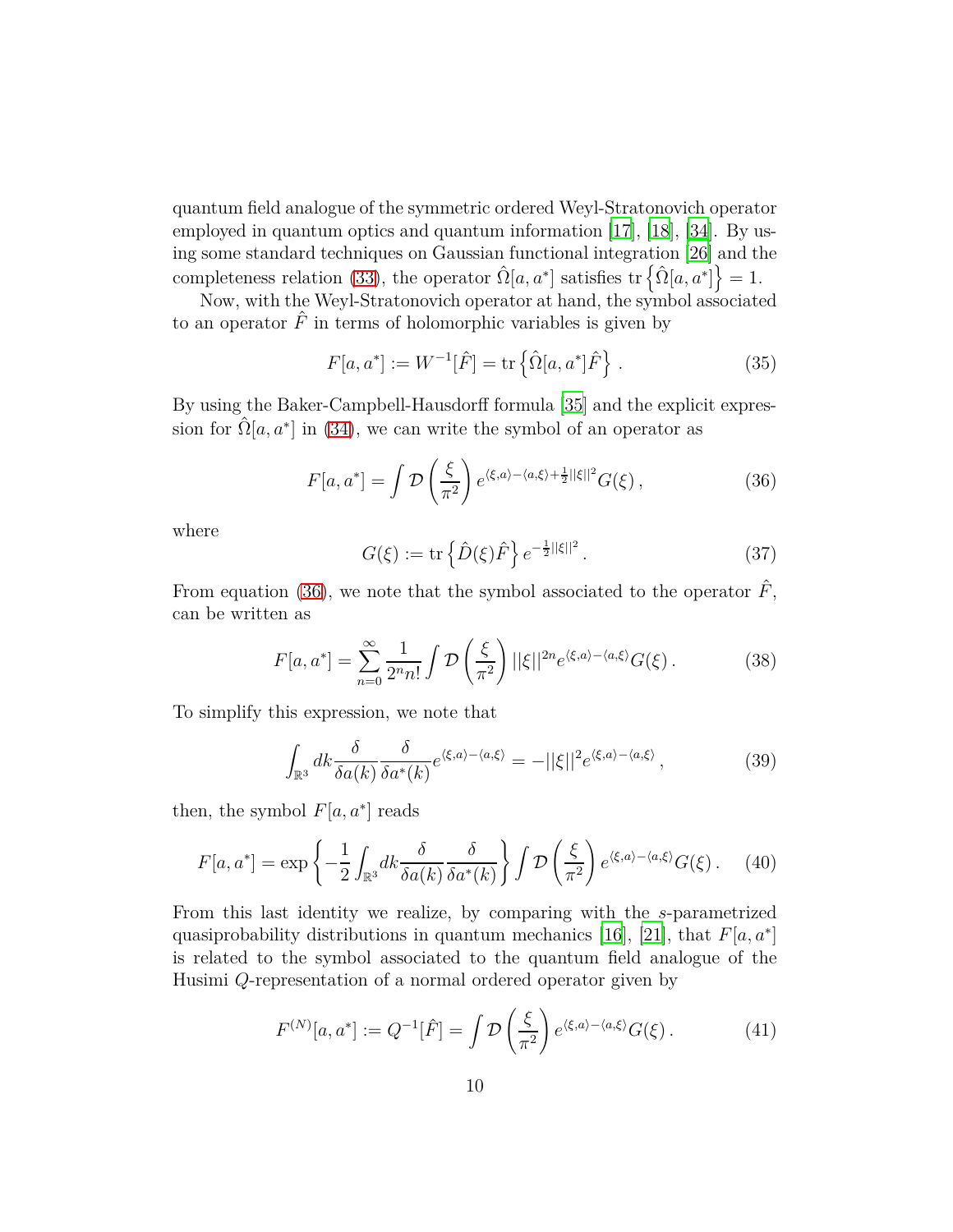<span id="page-10-0"></span>Further, by means of the completeness relation [\(33\)](#page-8-2) and the functional inte-gration of Gaussians [\[26\]](#page-16-10), it is possible to express the symbol for  $F^{(N)}[a, a^*]$ as

$$
F^{(N)}[a, a^*] = \text{tr}\left\{\hat{F}\hat{\rho}\right\} = \langle a|\hat{F}|a\rangle. \tag{42}
$$

Finally, we can observe that, within the context of quantum field theory, the symbol of an operator in the symmetric ordering stated by the Weyl-Stratonovich operator is related to the normal ordering given by the Husimi *Q*-representation, so that

$$
F[a, a^*] = W^{-1}[\hat{F}] = \exp\left\{-\frac{1}{2} \int_{\mathbb{R}^3} dk \frac{\delta}{\delta a(k)} \frac{\delta}{\delta a^*(k)}\right\} F^{(N)}[a, a^*].
$$
 (43)

We now look for the composition rule for symbols, which determines the star product. By definition, the Moyal star-product is given as follows

<span id="page-10-1"></span>
$$
(F_1 * F_2)[a, a^*] = \text{tr}\left\{\hat{\Omega}[a, a^*]\hat{F}_1\hat{F}_2\right\},\qquad(44)
$$

by applying formulas [\(40\)](#page-9-1) and [\(42\)](#page-10-0) we obtain

$$
(F_1 \star F_2)[a, a^*] = \exp\left\{-\frac{1}{2} \int_{\mathbb{R}^3} dk \frac{\delta}{\delta a(k)} \frac{\delta}{\delta a^*(k)}\right\} \langle a|\hat{F}_1 \hat{F}_2|a\rangle. \tag{45}
$$

Since the Husimi *Q*-representation deals with normal ordered operators, in such scheme we can write them as the normal ordered expansion

$$
\hat{F} = \sum_{m,n=0} \int_{\mathbb{R}^3} dk \ c_{mn}(k) (\hat{a}^\dagger(k))^m (\hat{a}(k))^n , \qquad (46)
$$

so that, in terms of the expectation value over coherent states and employing the completeness relation [\(33\)](#page-8-2), we observe that

$$
(F_1 \star_N F_2)[a, a^*] := \langle a|\hat{F}_1\hat{F}_2|a\rangle =
$$
  

$$
\sum_{m,n,p,q} \int_{\mathbb{R}^3 \times \mathbb{R}^3} dk dk' c_{mn}(k) b_{pq}(k') \langle a|(\hat{a}^\dagger(k))^m (\hat{a}(k))^n (\hat{a}^\dagger(k'))^p (\hat{a}(k'))^q |a\rangle =
$$
  

$$
\int \mathcal{D}^2 \left(\frac{\xi}{\pi}\right) F_1[\xi, a^*] F_2[a, \xi^*] e^{-||a-\xi||^2}. (47)
$$

As in the case of the Moyal star-product [\(11\)](#page-4-2), we can perform an expansion of the functionals  $F_1$  and  $F_2$  in Taylor series [\[36\]](#page-17-7), [\[37](#page-17-8)], and then by performing the functional Gaussian integral, yields

$$
(F_1 \star_N F_2)[a, a^*] = F_1[a, a^*] \exp\left\{ \int_{\mathbb{R}^3} dk \left( \frac{\overleftarrow{\delta}}{\delta a(k)} \frac{\overrightarrow{\delta}}{\delta a^*(k)} \right) \right\} F_2[a, a^*]. \quad (48)
$$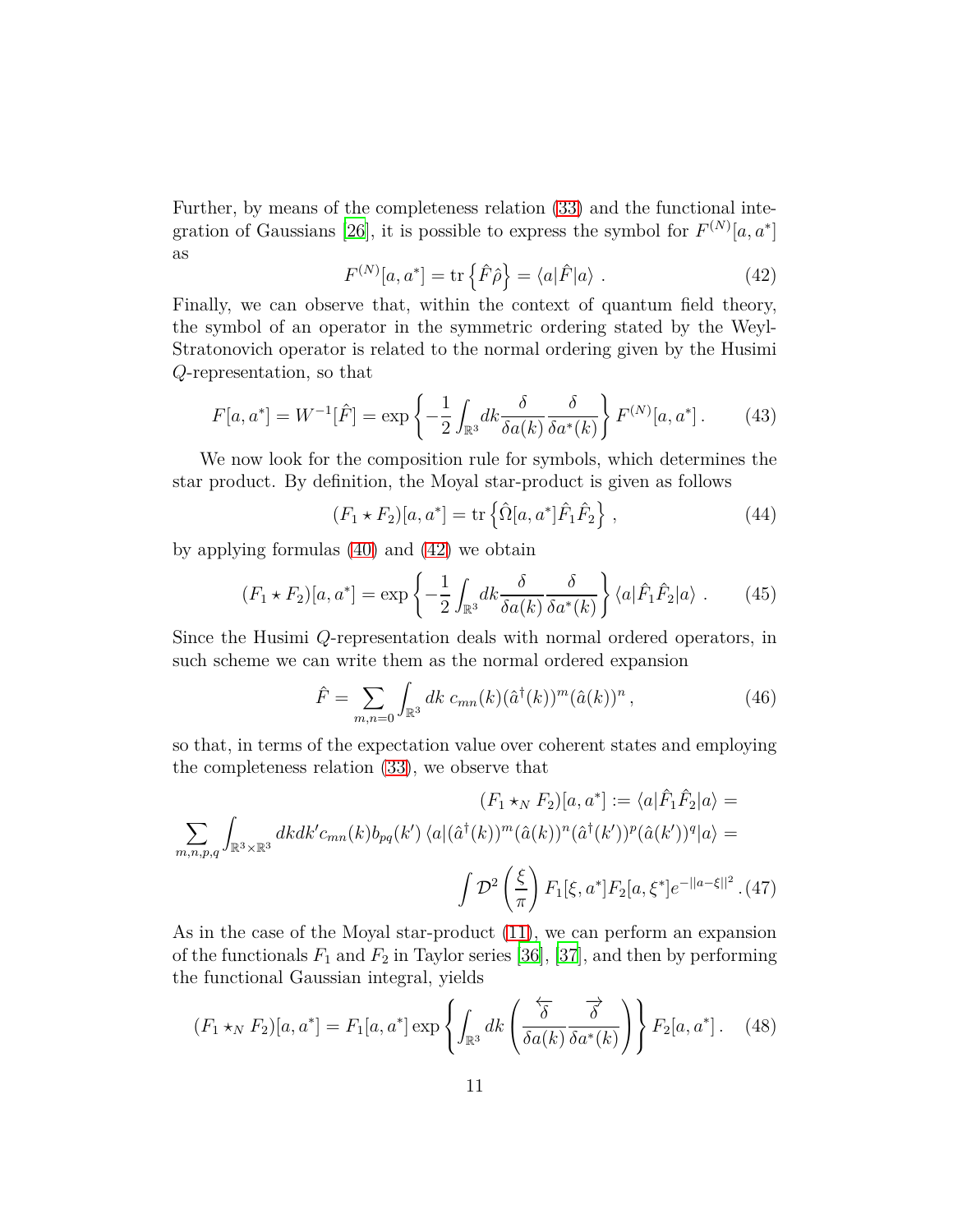This  $\star_N$  product corresponds to the normal star-product obtained by means of Berezin calculus in  $[19]$ . Then, it turns out that from the equation  $(45)$ , the Moyal star-product is given by

<span id="page-11-0"></span>
$$
(F_1 \star F_2)[a, a^*] = \exp\left\{-\frac{1}{2} \int_{\mathbb{R}^3} dk \frac{\delta}{\delta a(k)} \frac{\delta}{\delta a^*(k)}\right\} (F_1 \star_N F_2)[a, a^*]. \tag{49}
$$

The relation between the two star-products as depticted in [\(49\)](#page-11-0) is known as a *c*-equivalence within the formalism of deformation quantization [\[19](#page-16-3)], [\[38\]](#page-17-9), and by expanding the last exponential we obtain

$$
F_1[a, a^*] \exp\left\{\frac{1}{2} \int_{\mathbb{R}^3} dk \left(\frac{\overleftarrow{\delta}}{\delta a(k)} \frac{\overrightarrow{\delta}}{\delta a^*(k)} - \frac{\overleftarrow{\delta}}{\delta a^*(k)} \frac{\overrightarrow{\delta}}{\delta a(k)}\right)\right\} F_2[a, a^*],\quad(50)
$$

which corresponds to the star-product obtained in [\[19](#page-16-3)].

To conclude this section, and within the deformation quantization scheme for quantum field theories developed in this work, we note that it is possible to generalize the Weyl-Stratonovich quantization map for any *s*-ordered symbol by a straightforwardly comparison with the standard quantum mechanics counterpart, as explored in [\[16\]](#page-16-0). Indeed, by considering the s-ordered quantization operator

$$
\hat{\Omega}_s[a, a^*] = \int \mathcal{D}^2 \left(\frac{\xi}{\pi^2}\right) e^{a(\xi^*) - a^*(\xi)} e^{\frac{1}{2}s ||\xi||^2} \hat{D}(\xi) ,\qquad (51)
$$

where *s* is a continuous parameter which defines the ordering of the creation and annihilation operators. The case  $s = 0$  corresponds to the standard Weyl-Wigner symmetric ordering, and for  $s = -1$  we have the Husimi normal ordering, both cases analyzed above. An additional relevant value corresponds to *s* = 1, which yields the Glauber-Sudarshan anti-normal ordering in quantization [\[16\]](#page-16-0), [\[18](#page-16-2)]. The importance of the *s*-parametrization as a useful tool for understanding the convergence properties of the expansion of operator functions in terms of integral representations and its corresponding integral kernels has been characterized in [\[39\]](#page-17-10).

# *3.2. Series representation of the Wigner functional*

It is possible to obtain a series representation of the Wigner functional  $\rho[\varphi,\varpi]$  in complete analogy to the Wigner function appearing in quantum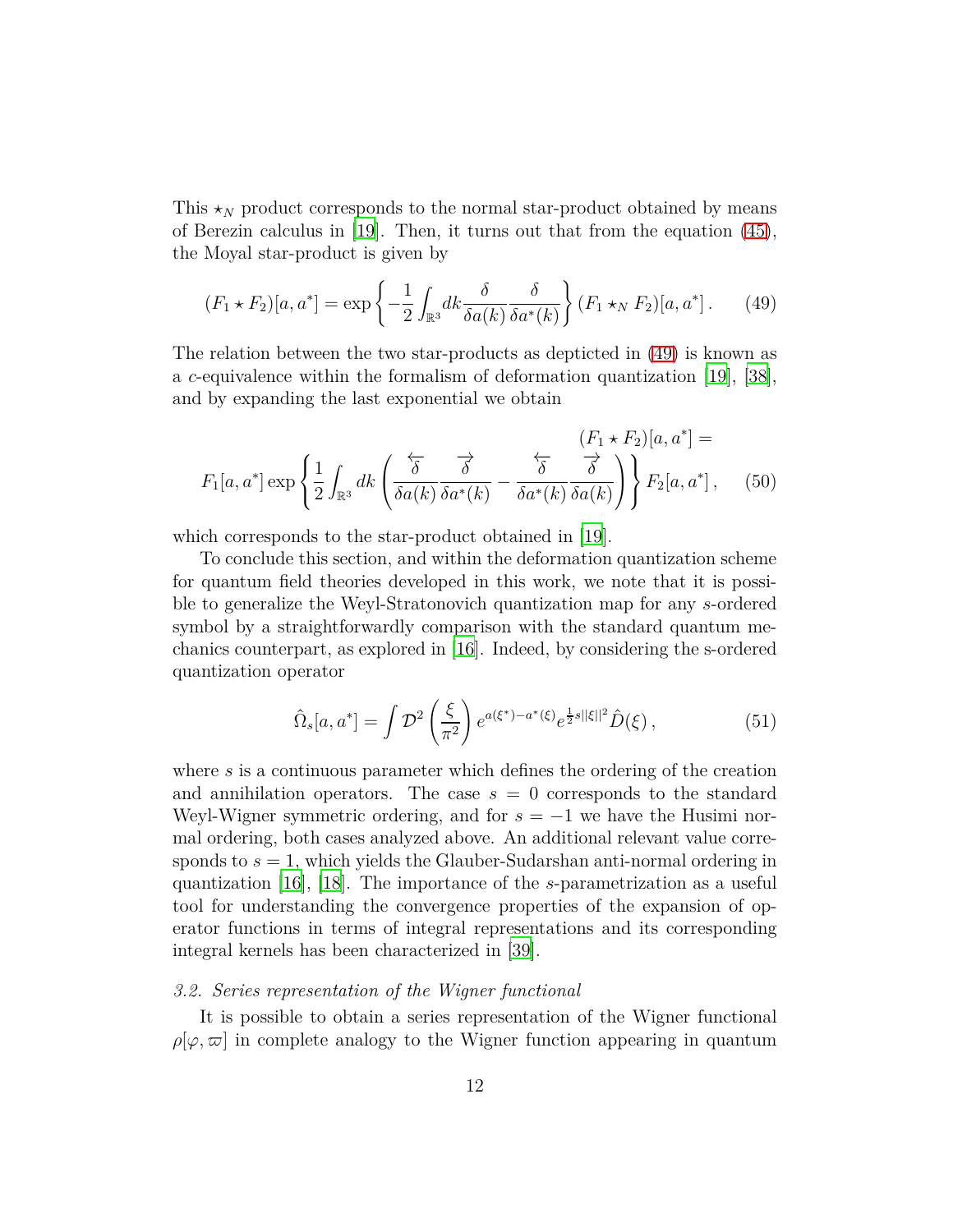mechanics [\[20\]](#page-16-4), [\[21](#page-16-5)]. By making the substitution of  $\gamma = -\mu/2$  in the definition [\(12\)](#page-5-3), we obtain

$$
\rho[\varphi,\varpi] = \int \mathcal{D}\left(\frac{\gamma}{\pi}\right) e^{2i\varpi(\gamma)} \left\langle \varphi - \gamma|\hat{\rho}|\varphi + \gamma \right\rangle , \qquad (52)
$$

where  $\hat{\rho} = |\Psi\rangle \langle \Psi|$  is the density operator associated to a quantum state  $\Psi \in \mathcal{H}$ . Then

$$
\rho[\varphi,\varpi] = \int \mathcal{D}\left(\frac{\gamma}{\pi}\right) e^{2i\varpi(\gamma)} \langle -\gamma|e^{-i\hat{\varpi}(\varphi)}\hat{\rho}e^{i\hat{\varpi}(\varphi)}|\gamma\rangle \n= \int \mathcal{D}\left(\frac{\gamma}{\pi}\right) \langle -\gamma|e^{-i\hat{\varphi}(\varpi)}e^{-i\hat{\varpi}(\varphi)}\hat{\rho}e^{i\hat{\varpi}(\varphi)}e^{i\hat{\varphi}(\varpi)}|\gamma\rangle ,
$$
\n(53)

by using the Baker-Campbell-Hausdorff formula and introducing the parity operator  $\hat{\Pi} | \gamma \rangle = | - \gamma \rangle$ , it follows that

$$
\rho[\varphi, \varpi] = \int \mathcal{D}\left(\frac{\gamma}{\pi}\right) \langle \gamma | \hat{\Pi} e^{-i\hat{\varphi}(\varpi)} e^{-i\hat{\varpi}(\varphi)} \hat{\rho} e^{i\hat{\varpi}(\varphi)} e^{i\hat{\varphi}(\varpi)} | \gamma \rangle \n= \operatorname{tr} \{ \hat{\Pi} \hat{D}^{\dagger}(\xi) \hat{\rho} \hat{D}(\xi) \},
$$
\n(54)

where  $\hat{D}(\xi)$  is the displacement operator defined in [\(27\)](#page-7-0) and  $\xi \in \mathcal{S}(\mathbb{R}^3)$ depends on the field variables  $\varphi$  and  $\varpi$ . From now on, we will consider the Fock basis [\[40\]](#page-17-11) spanned by vector states with occupation numbers  $n<sub>s</sub>$  for all modes *k*

<span id="page-12-0"></span>
$$
|n_1, n_2, \ldots \rangle = \left[ \prod_s \frac{\left( \hat{a}^\dagger(k_s) \right)^{n_s}}{\sqrt{n_s!}} \right] |0\rangle , \qquad (55)
$$

that is, the vector  $(55)$  corresponds to the quantum state in which  $n_1$  particles have momentum  $k_1$ ,  $n_2$  particles have momentum  $k_2$ , etc., and  $|0\rangle$  denotes the vacuum ground state defined in [\(29\)](#page-7-1) above. The set of state vectors  $|n_1, n_2, \ldots\rangle$ , with all possible choices of  $n_s$ , form a complete orthonormal basis in the Hilbert space. Thus, we finally obtain the following representation of the Wigner functional

<span id="page-12-1"></span>
$$
\rho[\varphi,\varpi] = \sum_{n_1,n_2,\dots} \langle n_1,n_2,\dots | \hat{\Pi} \hat{D}^\dagger(\xi) \hat{\rho} \hat{D}(\xi) | n_1,n_2,\dots \rangle . \tag{56}
$$

By writing the density operator in terms of coherent states,  $\hat{\rho} = |\alpha\rangle \langle \alpha|$ , and recalling the definition of the displacement operators [\(27\)](#page-7-0) and using the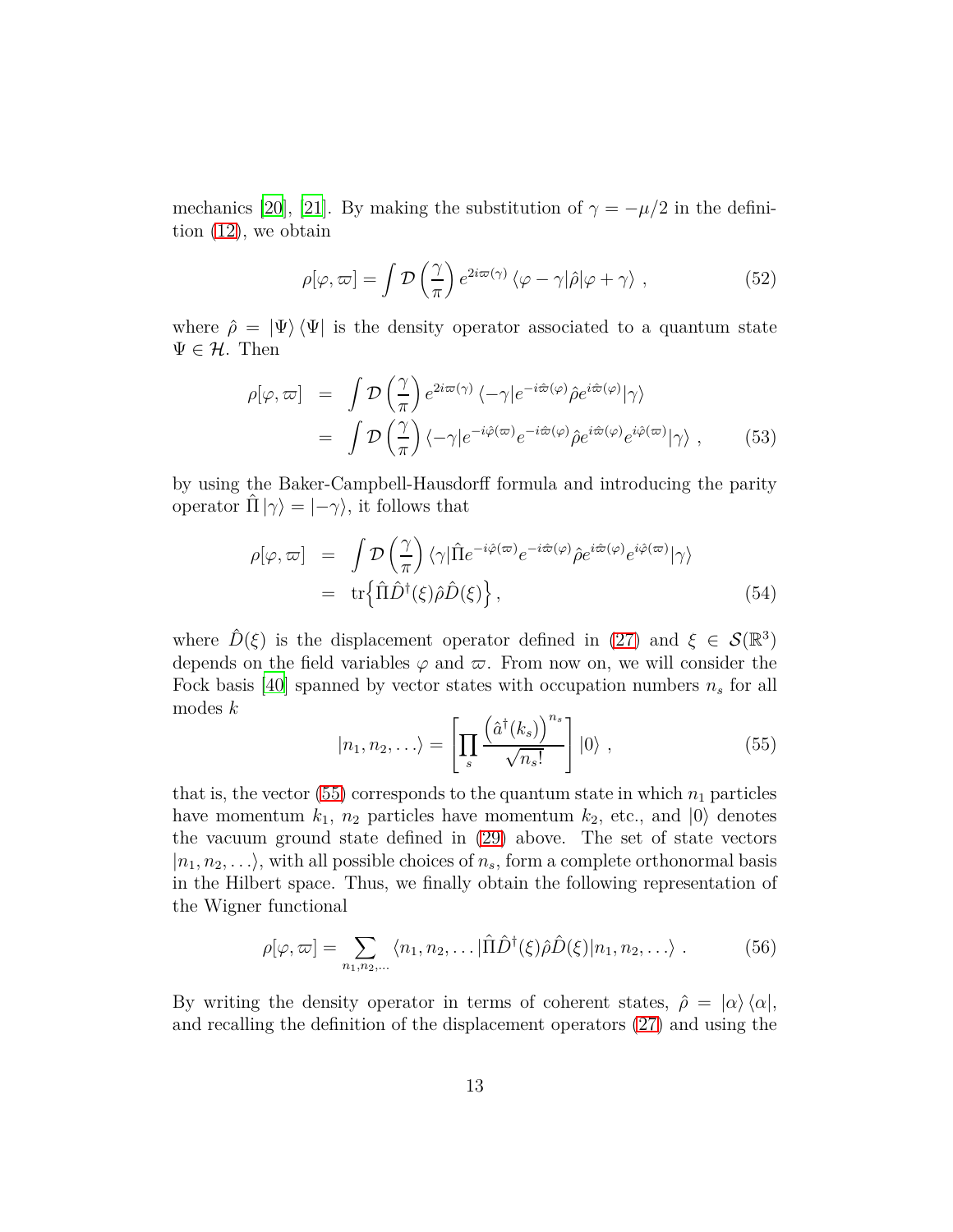property [\(30\)](#page-8-3), we can express the formula [\(56\)](#page-12-1) as

$$
\rho[\varphi,\varpi] = \sum_{n_1,n_2,\dots} \langle n_1,n_2,\dots | \hat{\Pi} \hat{D}^\dagger(\xi) \hat{D}(\alpha) | 0 \rangle \langle 0 | \hat{D}^\dagger(\alpha) \hat{D}(\xi) | n_1,n_2,\dots \rangle .
$$
\n(57)

Further, using the fact that [\[18\]](#page-16-2),

<span id="page-13-0"></span>
$$
\hat{D}^{\dagger}(\xi)\hat{D}(\alpha)|0\rangle = e^{\frac{1}{2}(\langle\xi,\alpha\rangle - \langle\alpha,\xi\rangle)}|\alpha - \xi\rangle , \qquad (58)
$$

and expressing the parity operator as  $\hat{\Pi} = (-1)^{\hat{N}}$ , where  $\hat{N}$  corresponds to the number operator in field theory [\[40](#page-17-11)],  $\hat{N} = \frac{1}{(2\pi)^n}$  $\frac{1}{(2\pi)^3}$   $\int_{\mathbb{R}^3} dk \, \hat{a}^\dagger(k) \hat{a}(k)$ , the Wigner functional reads

$$
\rho[\varphi,\varpi] = \sum_{n_1,n_2,\dots} (-1)^N \langle n_1,n_2,\dots | \alpha - \xi \rangle \langle \alpha - \xi | n_1,n_2,\dots \rangle . \tag{59}
$$

The series representation of the Wigner functional contained in [\(56\)](#page-12-1) and [\(59\)](#page-13-0) allow us to calculate the probability distribution of quantum field observables by avoiding formal phase space integrals. This approach could be useful in circumstances where integration methods are very challenging as it may be the case, for instance, while studying either quantum effects in curved backgrounds or in quantum gravity [\[41\]](#page-17-12).

# **4. Conclusions**

In this paper we have analyzed the formalism of quantum field theory by means of coherent states appropriately introduced within the context of deformation quantization. In particular, by selecting the holomorphic representation for a scalar field, we have explicitly encountered the quantum field analogues of the Weyl-Stratonovich quantizer, the Wigner distribution and the Moyal star-product by means of the Husimi distribution that corresponds to normal ordered operators. By construction, we also have set a *c*-equivalence between the Moyal product and the normal star-product,  $\star_N$ , which is commonly obtained by applying Berezin calculus. Further, within our context, we have also noted that the correspondence between the symmetric and normal ordered symbols may be enlarged by considering the extension of the Weyl-Stratonovich quantization map for any *s*-ordered symbol in terms of the Glauber displacement operator and a real parameter *s*. This may be a very relevant issue as the *s*-parametrization has been proposed in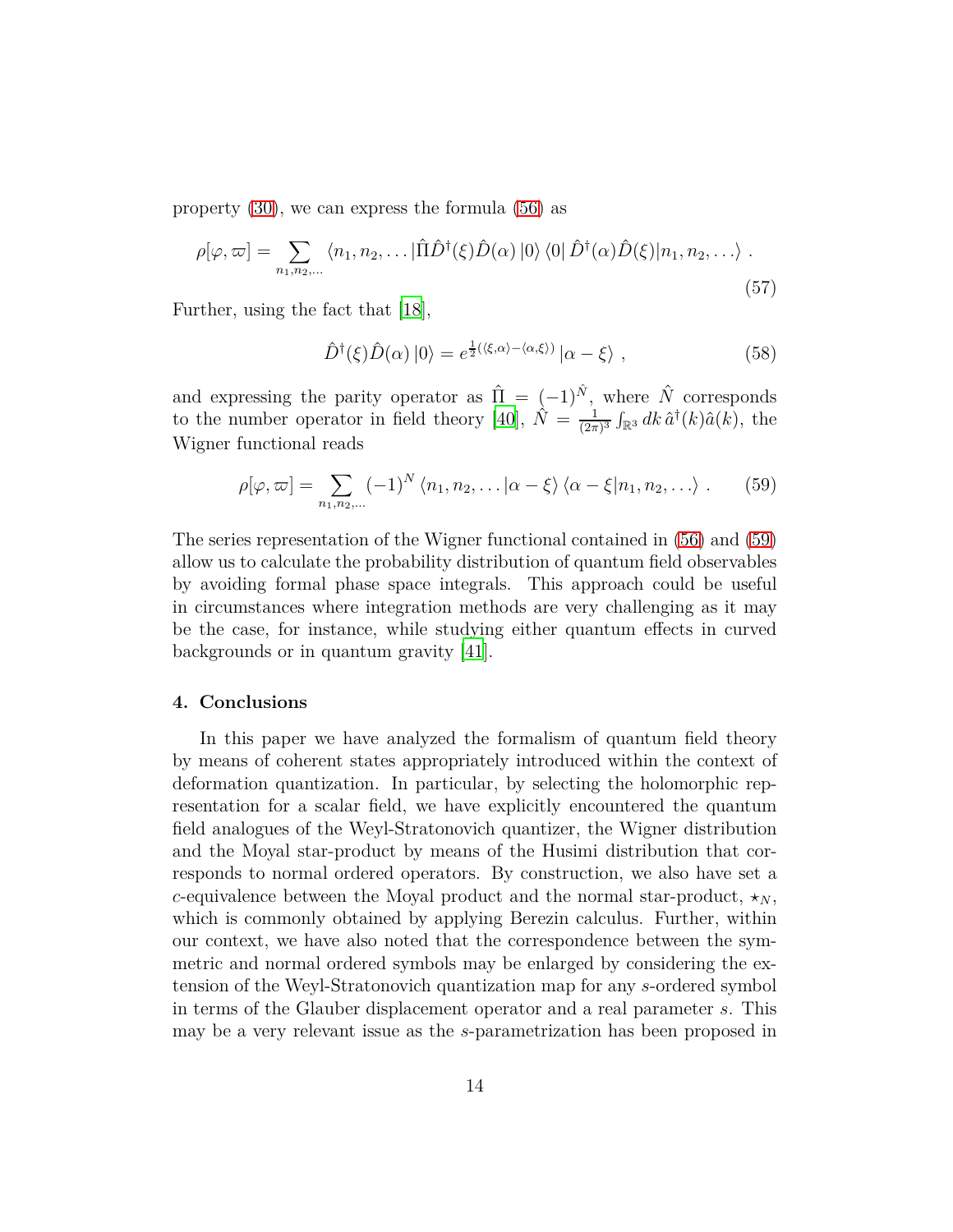the literature as a useful tool in order to analyze convergence of the expansion of operator functions in terms of integral representations.

Moreover, we have discussed a series representation of the Wigner functional which is obtained by considering the action of the Glauber displacement operators on the density operator written in terms of coherent states associated to quantum fields. This series representation may demonstrate relevant in order to determine the probability distribution of quantum field observables. We expect this will be the case in quantum field theory in a curved background where cumbersome phase space integrals are involved even in the simpler cases. From a different perspective, it will also be relevant to implement the techniques described here within the context of either gauge field theories or the non-regular quantum representations that naturally emerge in Loop Quantum Gravity (LQG). Indeed, we expect that our results here will be significant, in addition to the developments in [\[13](#page-15-8)], [\[14](#page-15-9)] and [\[15\]](#page-15-10), in order to explore the LQG coherent state formulation in the cosmological scenario. Work along these lines is in progress, and will be reported elsewhere.

## **Acknowledgments**

The authors would like to acknowledge financial support from CONACYT-Mexico under project CB-2017-283838.

# **References**

- <span id="page-14-0"></span>[1] Bayen F., Flato M., Fronsdal C., Lichnerowicz A. and D. Sternheimer, *Deformation theory and quantization I. Deformations of symplectic structures*, Ann. Phys. **111**, 61–110 (1978).
- <span id="page-14-1"></span>[2] Bayen F., Flato M., Fronsdal C., Lichnerowicz A. and D. Sternheimer, *Deformation theory and quantization. II. Physical applications*, Ann. Phys. **111**, 111–51 (1978).
- <span id="page-14-2"></span>[3] Wigner E., *Do the Equations of Motion Determine the Quantum Mechanical Commutation Relations?*, Phys. Rev. **77** 711 (1950).
- <span id="page-14-3"></span>[4] Zachos C. K., Fairlie D. B. and Curtright T. L., *Quantum Mechanics in Phase Space: An Overview with Selected Papers*, (Singapure, World-Scientific, 2005).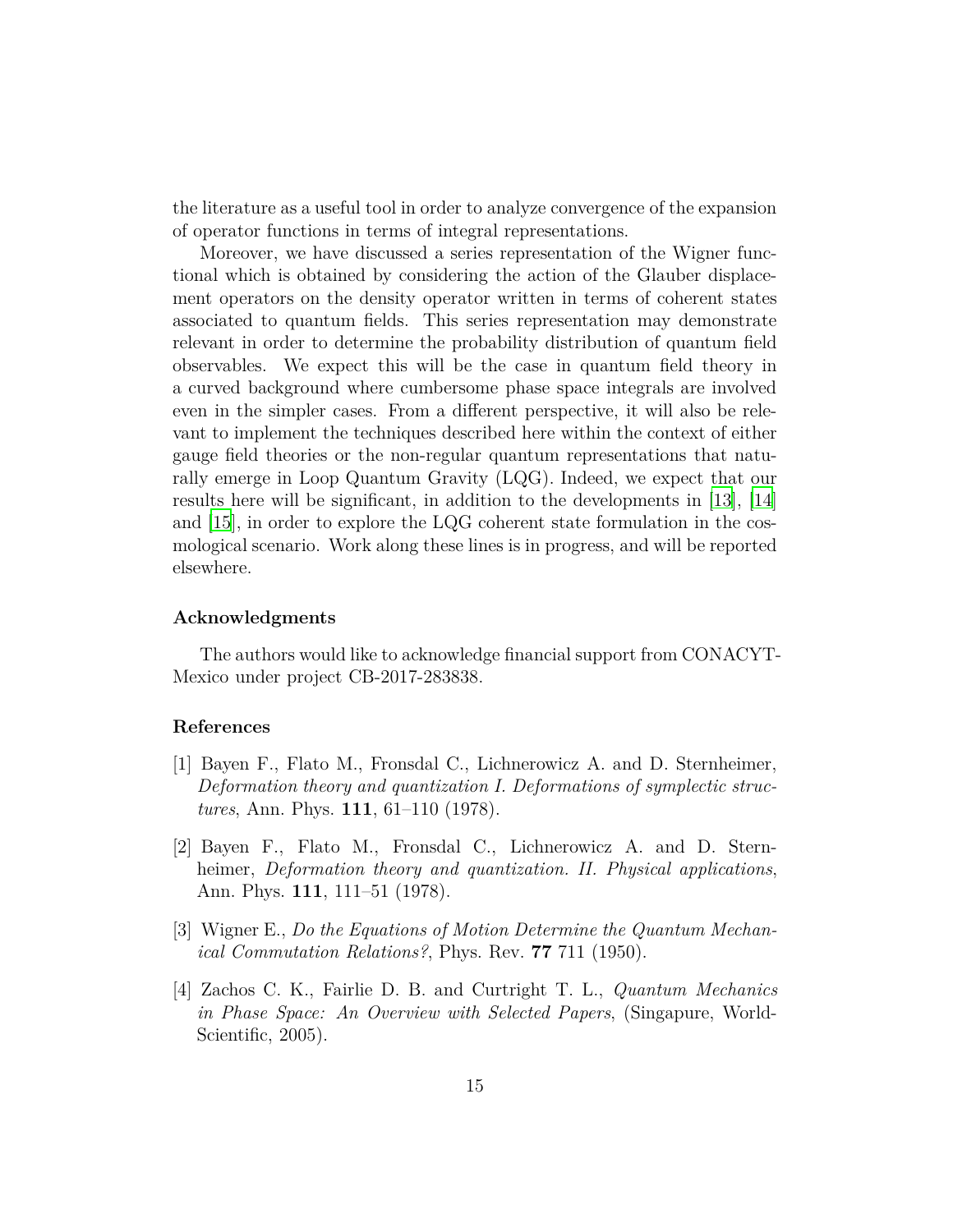- <span id="page-15-0"></span>[5] Weinbub J. and Ferry D. K.,*Recent advances in Wigner function approaches*, Appl. Phys. Rev. **5** 041104 (2018).
- <span id="page-15-1"></span>[6] Kontsevich M., *Deformation Quantization of Poisson manifolds*, Lett. Math. Phys. **66** 157–216 (2003), arXiv:q-alg/9709040.
- <span id="page-15-2"></span>[7] Reichert T., *Characteristic classes of star products on Marsden-Weinstein reduced symplectic manifolds*, Lett. Math. Phys. **107** 643–658 (2017), arXiv:1605.04147 [math.QA].
- <span id="page-15-3"></span>[8] Bahns D. and Waldmann S., *Locally Noncommutative Space-Times*, Rev. Math. Phys. **19** 273–306 (2007), arXiv:math/0607745 [math.QA].
- <span id="page-15-4"></span>[9] Waldmann S., *Recent Developments in Deformation Quantization*, in: Finster F., Kleiner J., Röken C. and Tolksdorf J., (eds) Quantum Mathematical Physics (Birkhäuser, 2016), arXiv:1502.00097 [math.QA].
- <span id="page-15-5"></span>[10] Fredenhagen K. and Rejzner K., *Perturbative Construction of Models of Algebraic Quantum Field Theory*, In: Brunetti R., Dappiaggi C., Fredenhagen K. and Yngvason J. (eds) Advances in Algebraic Quantum Field Theory (Switzerland, Springer Cham, 2015), arXiv:1503.07814 [math-ph].
- <span id="page-15-6"></span>[11] García-Compean H., Plebansky J. F., Przanowski M., and Turrubiates F. J., *Deformation quantization of classical fields*, Int. J. Mod. Phys. **A 16** 2533–2558 (2001), arXiv:hep-th/9909206.
- <span id="page-15-7"></span>[12] Cordero R., Garcia-Compean H. and Turrubiates F. J., *Deformation quantization of cosmological models*, Phys. Rev. **D83** 125030 (2011), arXiv:1102.4379 [hep-th].
- <span id="page-15-8"></span>[13] Berra-Montiel J. and Molgado A., *Deformation quantization of constrained systems: a group averaging approach*, Class. Quantum Grav. **37** 055009 (2020), arXiv:1911.00945 [gr-qc].
- <span id="page-15-9"></span>[14] Berra-Montiel J. and Molgado A., *Polymer quantum mechanics as a deformation quantization*, Class. Quantum Grav. **36** 025001 (2019), arXiv:1805.05943 [gr-qc].
- <span id="page-15-10"></span>[15] Berra–Montiel J., *The Polymer representation for the scalar field: a Wigner functional approach*, Class. Quantum Grav. **37** 025006 (2020), arXiv:1908.09194 [gr-qc].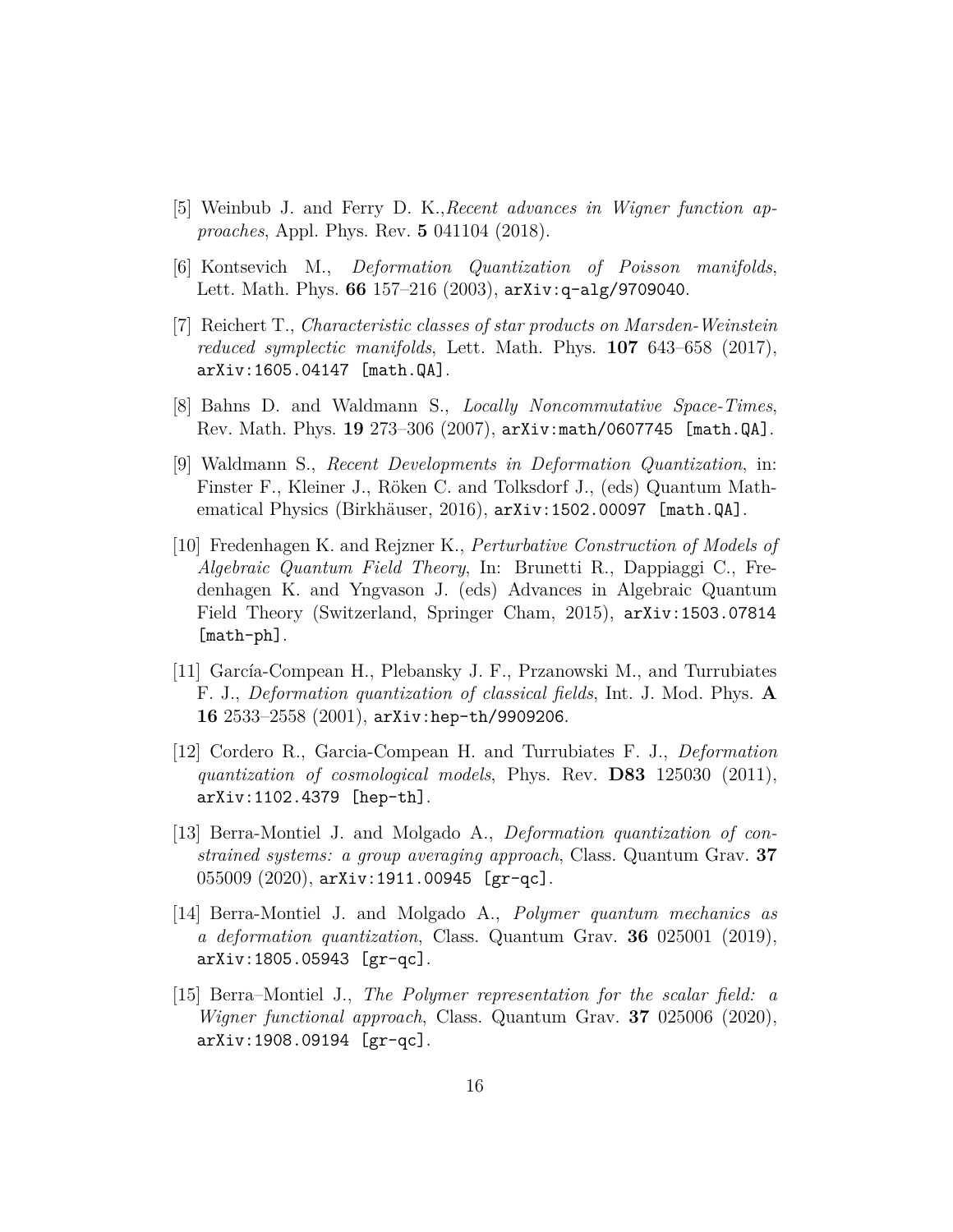- <span id="page-16-0"></span>[16] Cahill K. E. and Glauber R. J., *Ordered expansions in boson amplitude operators*, Phys. Rev. **177** 1857–1881 (1969).
- <span id="page-16-1"></span>[17] Man'ko V. I., *Even And Odd Coherent States And Tomographic Representation Of Quantum Mechanics And Quantum Optics*, in: Dodonov V. V. and Man'ko V. I. (eds.), Theory of Nonclassical States of Light (London and New York, Taylor & Francis, 2003).
- <span id="page-16-2"></span>[18] Scully O. M. and Zubairy M. S., *Quantum Optics* (United Kingdom, Cambridge University Press, 2001).
- <span id="page-16-3"></span>[19] Dito G., *Star-product approach to quantum field theory: The free scalar field*, Lett. Math. Phys. **20** 125–134 (1990).
- <span id="page-16-4"></span>[20] Wunsche A., *Displaced Fock states and their connection to quasiprobabilities*, Quantum Opt. **3** 359 (1991).
- <span id="page-16-5"></span>[21] Moya-Cessa H. and Knight P., *Series representation of quantum-field quasiprobabilities*, Phys. Rev. A **48** 2479 (1993).
- <span id="page-16-6"></span>[22] Bordemann M., *Deformation quantization: a survey*, J. Phys.: Conf. Ser. **103** 012002 (2008).
- <span id="page-16-7"></span>[23] Blaszak M. and Domanski Z., *Phase space quantum mechanics* Ann. Phys. **327** 167–211 (2012), arXiv:1009.0150 [math-ph].
- <span id="page-16-8"></span>[24] Gutt S., *Deformation quantisation of Poisson manifolds*, Geom. Topol. Monogr. **17** 171–220 (2001).
- <span id="page-16-9"></span>[25] Weyl H., *Group Theory and Quantum Mechanics* (New York, Dover, 1931).
- <span id="page-16-10"></span>[26] Glimm J. and Jaffe A., *Quantum Physics, a Functional Integral Point of View* (Berlin, Springer, 1987).
- <span id="page-16-11"></span>[27] Corichi A., Cortez J. and Quevedo H., On the Schrödinger represen*tation for a scalar field on curved spacetime*, Phys. Rev. **D 66** 085025 (2002), arXiv:gr-qc/0207088.
- <span id="page-16-12"></span>[28] Velinho J., *Canonical quantization of the scalar field: the measure theoretic perspective*, Adv. Math. Phys. **2015** 608940 (2015).